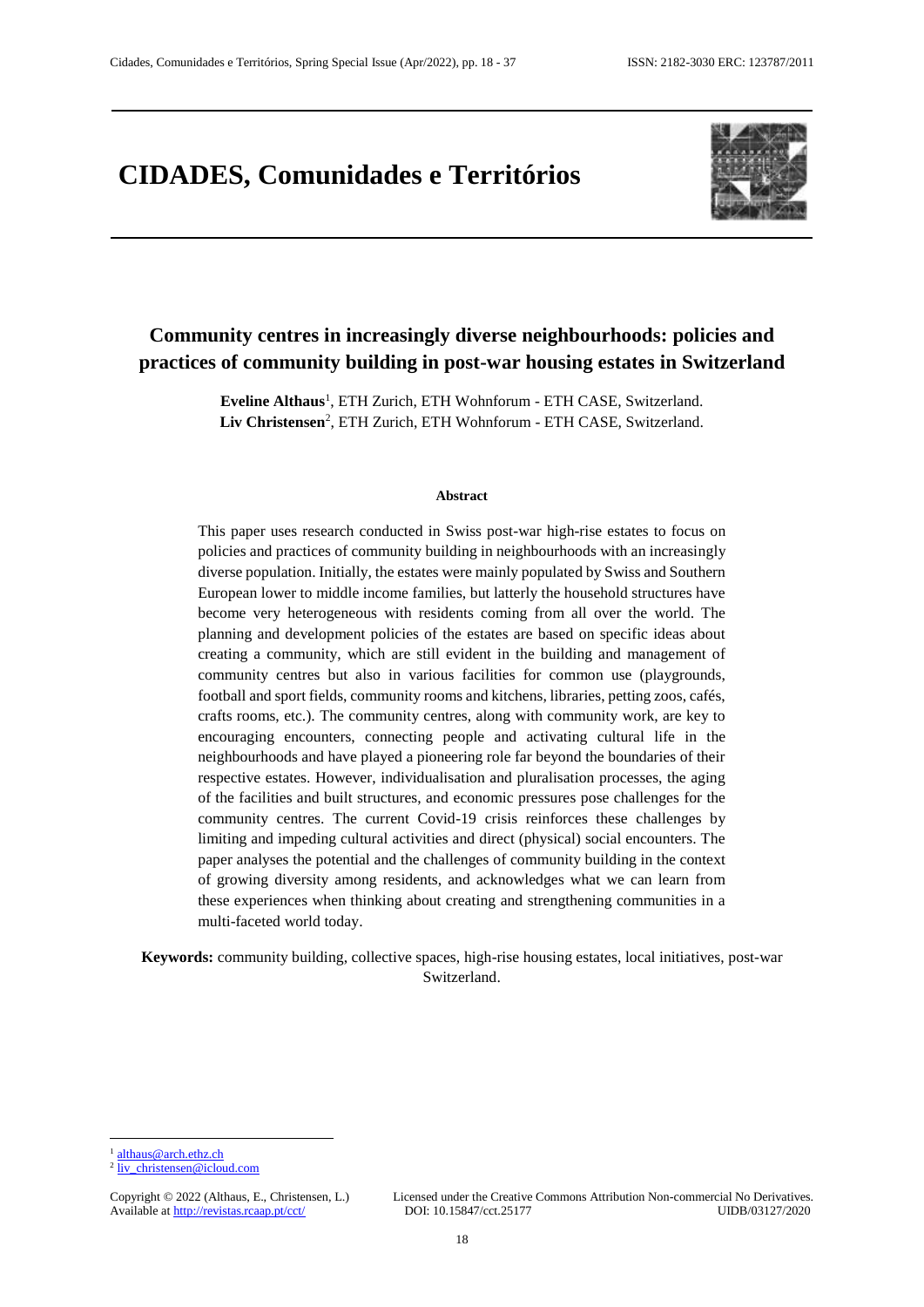# **1. Introduction**

This paper is based on research carried out within a larger international research project<sup>3</sup>. The research was conducted in two high-rise estates in Switzerland built between the late 1950s and the 1970s – Telli in Aarau, and Tscharnergut in Bern. Although both housing complexes are recognised in architectural historical discourses as pioneering and important built legacies of the post-war construction boom in Switzerland (Huber and Uldry, 2009; Zeller, 1994), among the general public they suffer from a negative reputation (see chapter 2 on context). In Aarau and Bern the estates are often colloquially described by pejorative names such as "the dam walls", "the rabbit hutches" or even "ghettos" (Althaus, 2018, p. 257; Bäschlin, 1998, p. 197). However, contrary to the widespread and stigmatising stereotypes that go along with these labels, residents generally emphasise the quality of life in the estates and identify highly with their neighbourhoods (cf. ibid.). This discrepancy between negative outside and positive inside views has also been documented for other large-scale estates of the post-war period (cf. Harnack and Stollmann, 2017; Furter & Schoeck, 2013; IBA, 2012). These positive internal perceptions are due to – as the analysis of interviews with residents suggests – both the people who take care of the various collective places and facilities on site (residents, caretakers, housing management); and the important role of community initiatives and community centres for collective issues.

This paper therefore takes a closer look at the community structures in these settings and discusses the questions: Which ideas and planning policies have influenced community building and the construction of community centres in the two estates? How are practices of community building applied by the community centres in these settings – and on which foundations are they based? And how does community building face the challenges and potentials regarding socio-demographic diversification of the neighbourhoods today?

The paper is structured as follows: After an outline of the research approach and methods applied, the two cases are introduced and contextualised within the wider history of large-scale housing estates from the post-war construction boom in Switzerland. The focus then shifts to policies and practices of community building in these settings with regards to the three questions mentioned above.

### **2. Research approach and methods**

To engage in critical reflection on the role of community building in shaping housing estates across time, it is prudent to disentangle the community building objectives inscribed in initial social and physical arrangements from the ways in which actors cope with them in the present. For this purpose, we draw on an anthropology of policy (Shore et al., 2011), by considering policies as regulatory instruments that create or consolidate social, semantic and physical spaces on the one hand, and everyday practices on the other. Analysing policies and practices with regards to community building in the physical and social realm of a large-scale housing estate means looking closely at the ways in which architects, planners, owners and local authorities envision(ed) sociality and its material manifestation in collective spaces on site. In parallel it also requires consideration of the diverse practices of community workers and residents, who promote encounters and social and cultural activities in the neighbourhoods.

In order to capture these different perspectives, the study employs a qualitative, multi-method case study approach to examine each neighbourhood in a context-specific setting, while also assessing generalisations that extend across both neighbourhoods. We used document analysis of policy relevant papers, field observations, mapping and in-depth interviews with various local stakeholders, in order to include a wide range of perspectives and to obtain a rich and nuanced picture of the community structures. Data collection in the two case studies took place between October 2019 and September 2021. In this period, 60 qualitative interviews were conducted with a total of 69 participants, each of whom belongs to one of the following groups of actors who influence or participate in local community life on site: 1) local authorities, 2) property owners and property managers, 3) caretakers, 4) representatives of community centres, neighbourhood associations and local schools, and 5) residents. The sample

 $\overline{\phantom{a}}$ <sup>3</sup> Funding details available at the end of the article.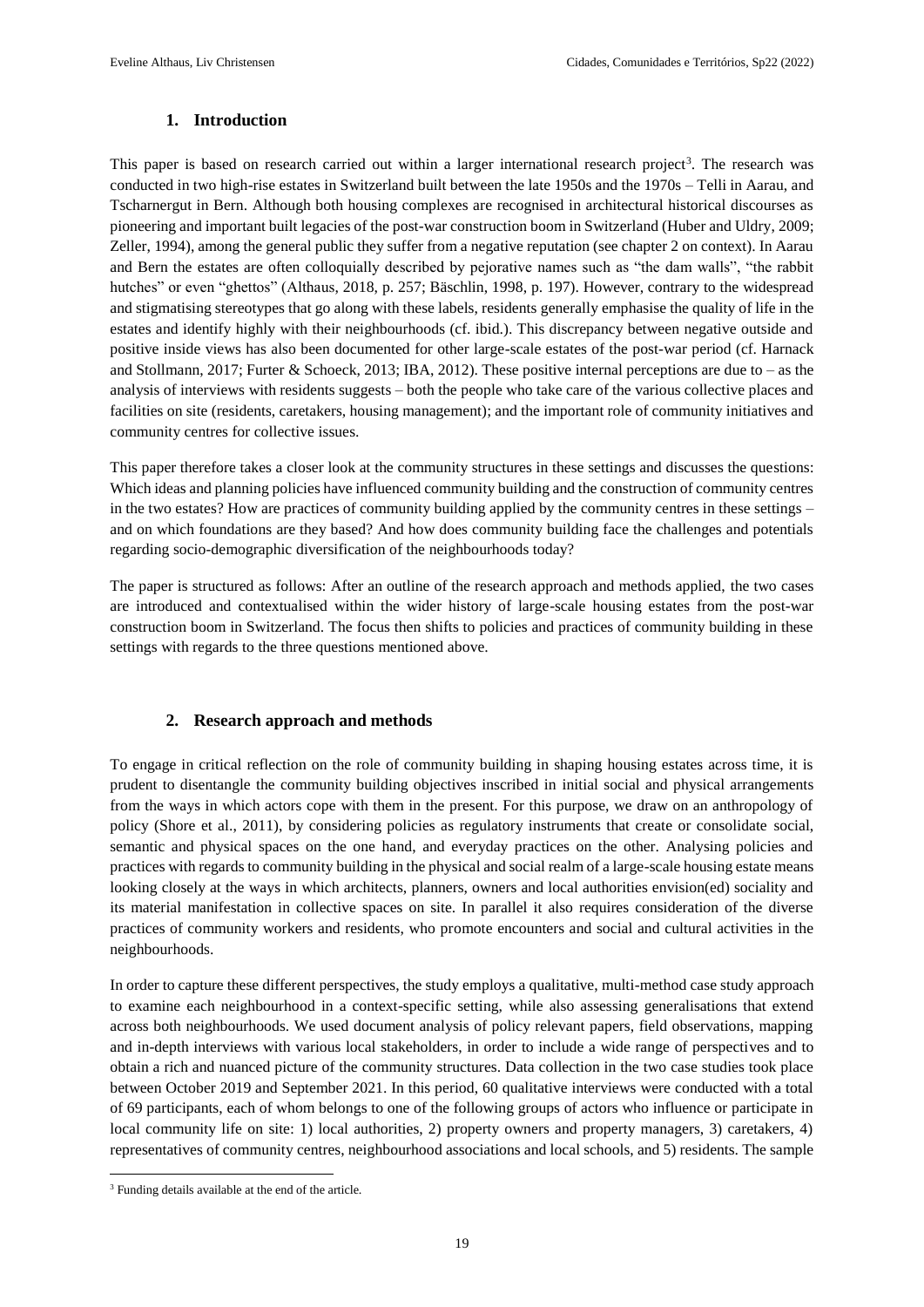of residents was selected to maximise the diversity of interviewees in terms of age, gender and country of origin. The interviews were based on interview guides. Furthermore, to include childrens' perspectives, a film project, letter campaign and photo documentation were carried out with the pupils of local schools. Data analysis largely followed the grounded theory approach, with the simultaneous collection and analysis of data (cf. Corbin & Strauss, 1990). At the time of writing, the research project is in the final phase of data analysis, wrapping up findings for publication. The project will be completed in October 2022.

### **3. Research context: post-war high-rise estates in Switzerland**

In post-war Switzerland, large-scale housing complexes were constructed as a response to a severe lack of affordable housing in relation to the economic boom at the time. From the 1950s through to the oil crisis of 1973, the population of Switzerland grew by 1.3 million people (or 26 %) (BfS, 2014, p. 1), due to increased birth rates and labour migration, especially from Southern and South Eastern European countries. This rapid population growth led to housing shortages, especially in urban and suburban areas where there were more job opportunities, which in turn led to internal migration from rural areas. The quantitative increase of the construction boom was impressive: more than a quarter of the existing buildings in Switzerland were erected in the twenty years that fell between 1950 and 1970 (ibid.) – with increasingly dense and high-rise structures being produced from the mid-1960s until the early 1970s (Koch 1992, 197). Building processes were rationalised and industrialised prefabrication was widely applied, pushed forward by a strong belief in progress and technological innovation at the time. Concurrently, similar developments and the construction of large-scale housing estates were taking place in many other European countries in order to create affordable housing for working and low- to middle- income families (cf. Baldwin Hess et al. 2018). Unlike neighbouring countries, Switzerland was not affected by the destruction of World War II and cities and facilities remained intact. This meant that the new housing developments were primarily concentrated on land available in the outskirts and suburban areas. Due to the Swiss federalist political system, the housing constructions were not driven by overarching government-led policies but by local planning and often by private general contractors (Furter & Schoeck 2013, 11f). Between 1945 and 1974 incomes in Switzerland increased by 230% (Müller, Woitek 2012, 99) – a development which went along with the expansion of the welfare state and prosperity for broad sections of the population. This also led to an increase in living comfort. The newly built apartments in the large-scale housing estates provided modern living standards and were advertised as the ideal living space for the nuclear family and people with modern lifestyles (Althaus 2018, 101ff).

With the oil crisis of 1973 and the emerging critical voice of the ecological movement, however, public opinion changed. With the economic recession, 8% of all jobs in Switzerland were cut (Hitz et al. 1995, 52). Many migrant workers from southern and south eastern European countries – who had significantly contributed to the construction of the newly built environment and infrastructure – were sent back to their countries of origin and the population and cities did not grow as predicted. Large-scale housing construction came under fire as a symbol of the failed radicalism of the limitless belief in growth and was subsequently widely and effectively rejected. This rejection continues to affect the public perception and negative reputation of this built heritage up to today (Schnell 2013, p.194; Althaus 2018, p.111). In the 1980s and 1990s, the first construction defects of the buildings, which were often built in a short period of time with partly new building materials, started to become visible and the estates started to lose value. The marginalisation of the estates was partly underlined by the trend towards dwelling in city centres, and by a concentration of low-income migrants' households among the population (Althaus & Glaser, 2015, p. 246).

### **Tscharnergut, Bern**

Tscharnergut, a 125,000 m<sup>2</sup> estate is located in the Western part of Bern, was constructed between 1958 and 1966, and was the first major housing complex in Bern and one of the first in Switzerland. It was built by a collective of seven architects led by Hans & Gret Reinhard. Today, the estate comprises 1182 flats and houses 2600 residents.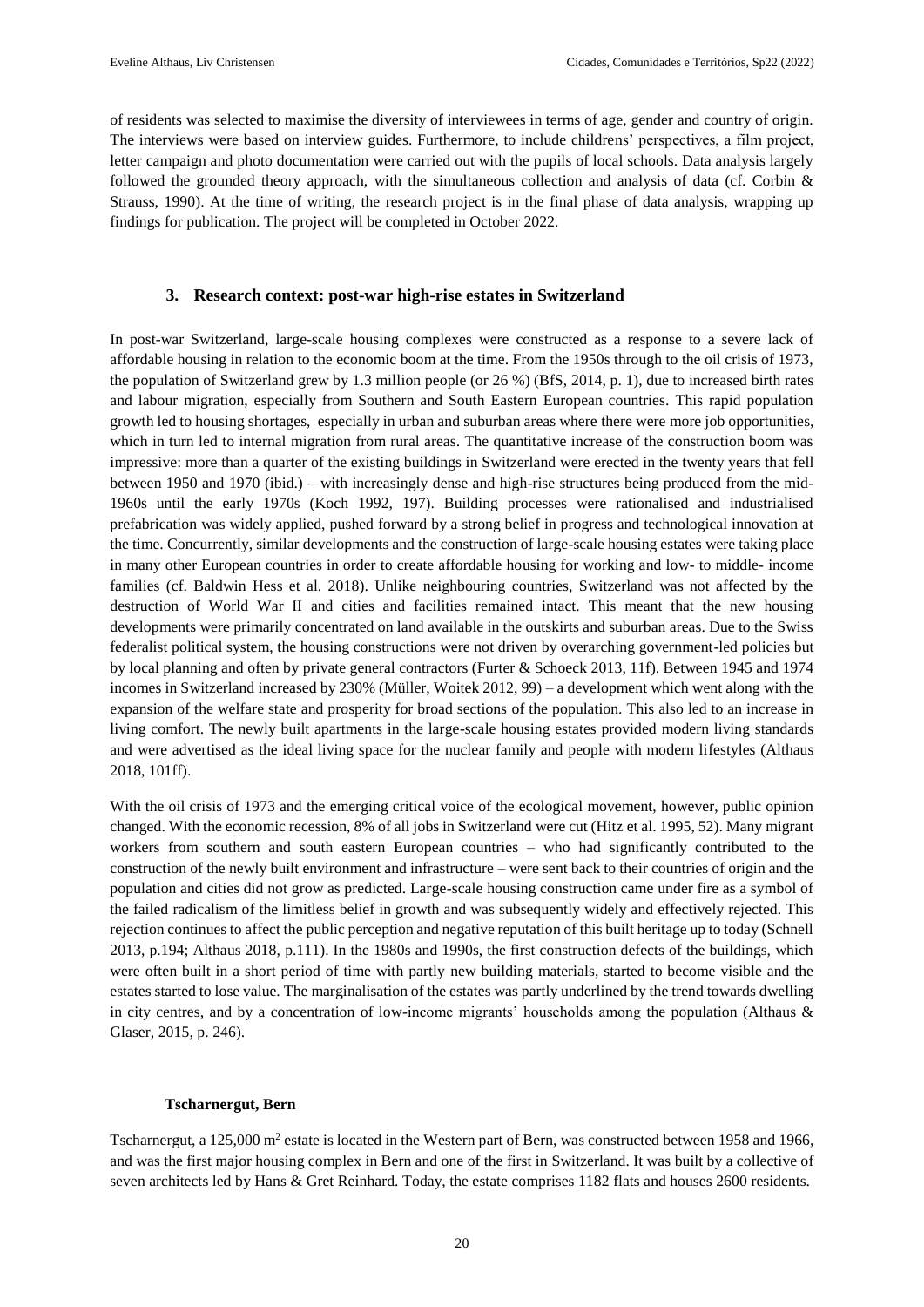The decisive factor for the planning of Tscharnergut was an acute housing shortage, which led to a demand for political action to promote affordable housing on a plot of land in the outskirts, purchased by the city of Bern in 1949. For this, in 1955 the city of Bern leased the site to several non-profit housing companies. The owners consist of two housing cooperatives (FAMBAU, Baugenossenschaft Brünnen-Eichholz), a labour union (Stiftung UNIA) and the pension fund of the City of Bern. Furthermore, a row of low-rise buildings in the middle of the estate belongs to private homeowners. Private ownership was consciously incorporated in order to include higher income families in the estate. From the outset, the City of Bern has been responsible for the upkeep of the school, kindergarten and day-care centre in Tscharnergut along with the green outdoor spaces. The different property owners are tied together through a public company, the Tscharnergut Immobilien AG – TIAG, which is responsible for the construction, maintenance and renewal of all common buildings and facilities of the neighbourhood.

Tscharnergut's urban design is clearly structured with five high-rise buildings, eight slab-type houses and two rows of single-family houses. This mixed construction method, with the alternation of high and low, large and small buildings, was intended to prevent a "monotonous" appearance and, additionally, create large and clearly structured exterior spaces between the residential buildings. The team of architects behind the planning of Tscharnergut had a concept that was unusual in Bern at the time: a dense overall neighbourhood development with a strong social imprint and a community-promoting structure (Steiger, 1963, pp. 7–9). For this, a variety of facilities and collective spaces for playing, meeting, sports and leisure activities have been included in the estate, together also with a little shopping centre, a prominent neighbourhood square and a restaurant. The community centre which was planned with the estate, is the first of its kind in Switzerland and played a pioneering role for the formation of future community centres, not only in Bern but also other places in Switzerland, such as Telli in Aarau.



**Figure 1. Aerial photo of the Tscharnergut estate 1:1000** 

Source: © swisstopo (BA19081)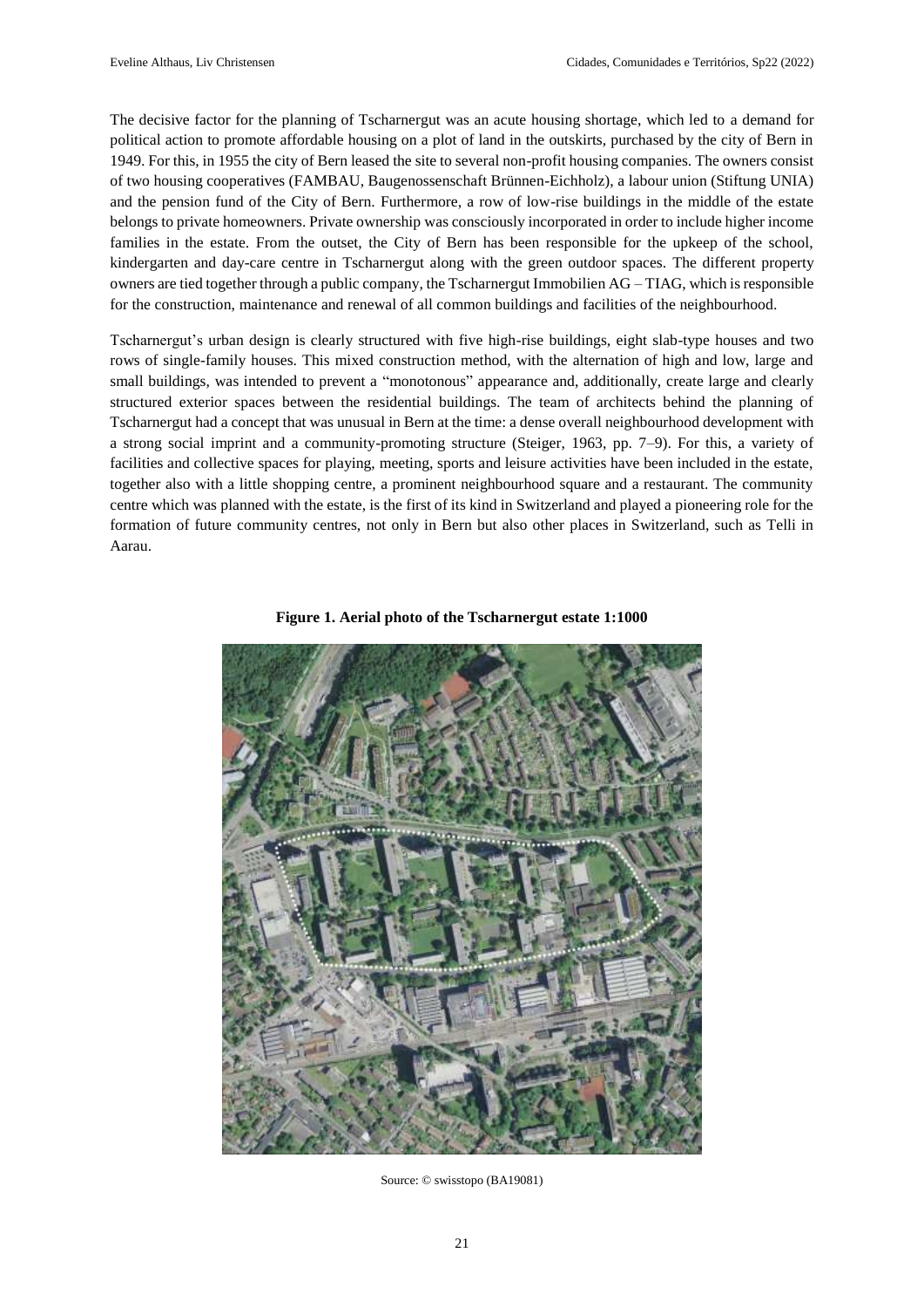# **Figure 2. Tscharnergut comprises a mixture of high-rise buildings and slab houses with large green areas in between**



Source: © Architekturbibliothek Hochschule Luzern



**Figure 3. Aerial photo of the Telli housing estate 1:1000** 

Source: © swisstopo (BA19081)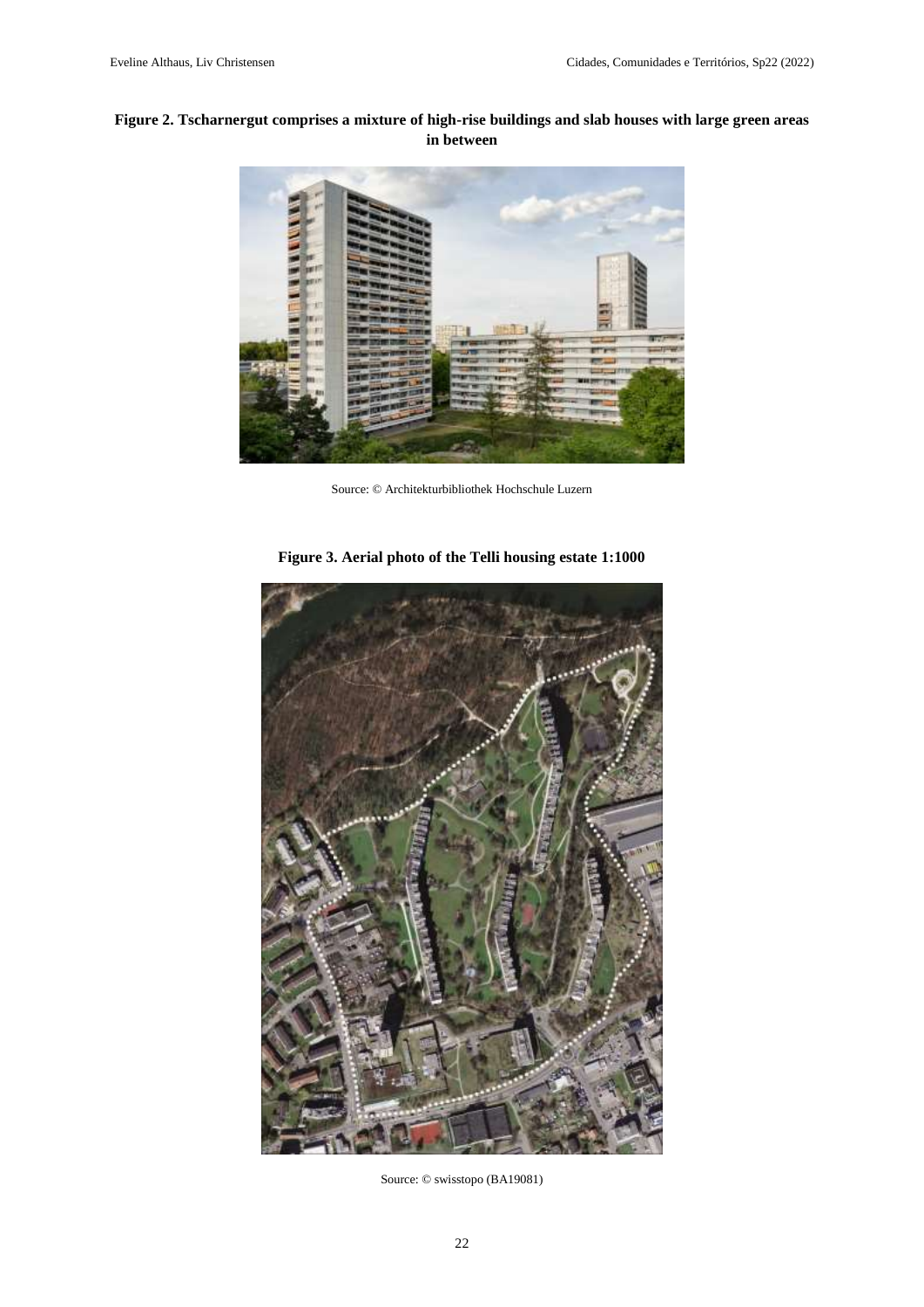

#### **Figure 4. Telli consists of four extended high-rise blocks in green surroundings**

Source: © AXA

#### **Telli, Aarau**

Five years after the completion of Tscharnergut, Telli, one of the largest housing estates in Switzerland, was built in the outskirts of the small town, Aarau. Construction took place in four stages between 1971 and 1991. Telli encompasses four extended high-rise blocks in a green area and is very prominent in the small town, which is characterised by an old city centre and mainly smaller buildings. Today, around 2000 people live in the 1258 flats, constituting around 10% of the city's entire population. Similar to Tscharnergut, the aim of the developers was not simply to build many affordable flats, but to create an "integrated neighbourhood" with diverse infrastructure and collective spaces, such as a shopping centre with a restaurant, playgrounds and sports fields, as well as a school, a kindergarten and childcare facilities. The construction of Telli's community centre was also already part of the architectural competition's criteria and the planning team visited existing community centres in Switzerland (such as those in Tscharnergut and Le Lignon in Geneva) (Althaus, 2018, p. 219).

Telli has a very complex ownership structure. Under the lead of the City of Aarau, initially four land owners organised an architectural competition and worked out a property owners' contract. The ownership diversified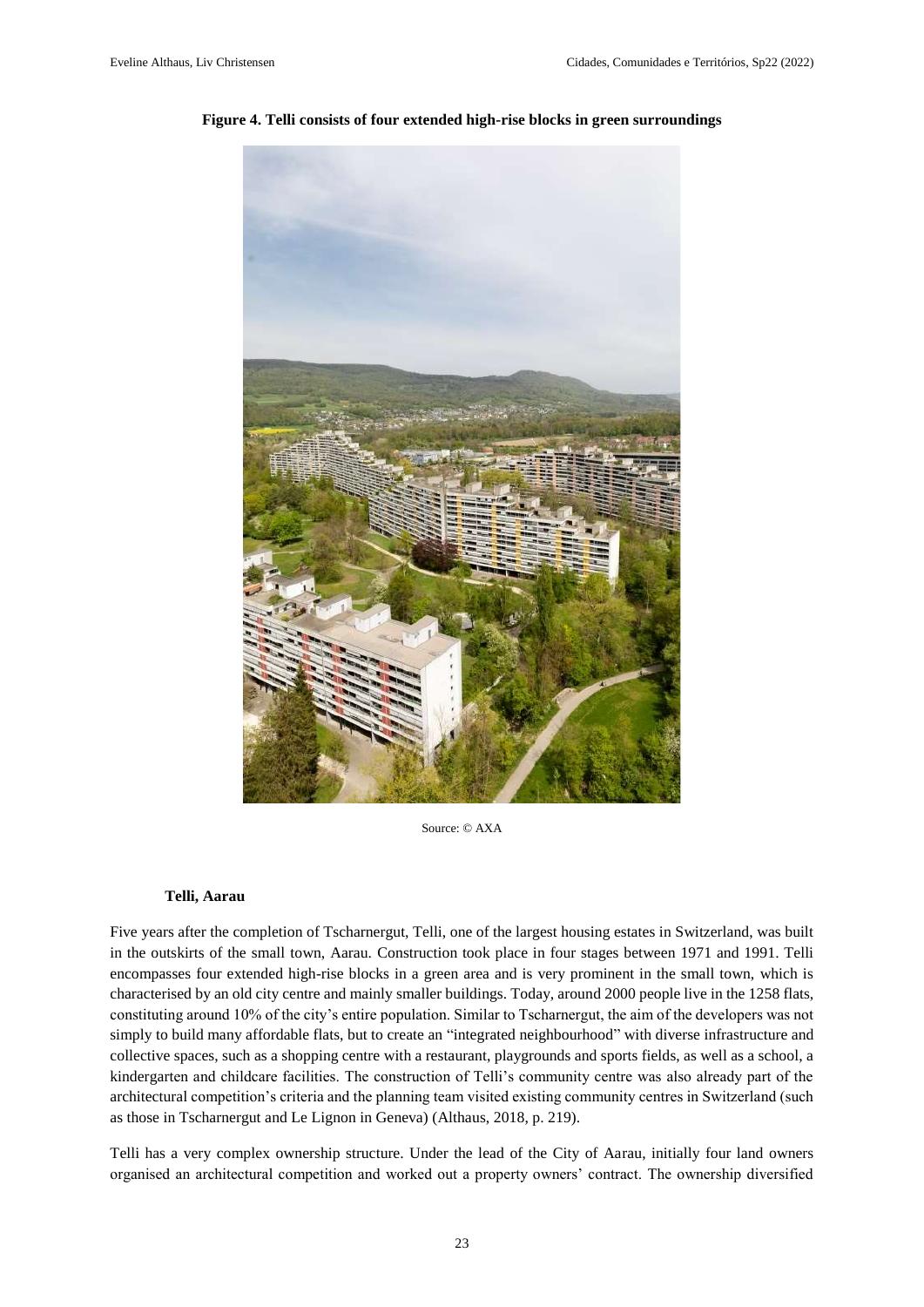after the general contractor Horta AG – who was one of the land owners and also the developer of the estate – went bankrupt after the oil crisis. The two middle blocks went into the possession of a pension fund of a large insurance company (AXA Winterthur). The first and the last block are owned by several institutional investors, but partially also by the municipality of Aarau (Ortsbürgergemeinde) and a housing cooperative for the elderly. More than a fifth of the flats in the blocks belong to private homeowners. The property owners' contract regulates the construction, management and maintenance of the common facilities. The owners are responsible for the outside spaces in their parcel of land. In 2006, the City council of Aarau initiated the property owners' forum "Mittlere Telli" in response to tensions that arose within a neighbourhood development programme. The purpose of the property owners' forum is to coordinate and negotiate the maintenance and renewal of the common infrastructure and to discuss overarching tasks and interests of the estate. The meetings of the forum take place twice a year and are chaired by the City Mayor of Aarau.

### **Socio-demographic diversity**

Whereas, initially, mainly low to middle income, Swiss and Southern European families moved in the estates, over time the heterogenous socio-demographic composition has continued to diversify (cf. Bäschlin 1998, 207f; Althaus 2018, 226ff). The current population is very international, a reflection of increasing global migration flows into Switzerland. Among the 2000 residents in Telli, there are fifty-five different nationalities, making up 32% of all residents (compared to the city of Aarau's average of 21%) (Stadt Aarau, 2021). In Tscharnergut, 42% of the 2600 residents do not have a Swiss passport, which is significantly higher than the city of Bern's average of 24% (Stadt Bern, 2021). Due largely to the occupancy policies, no concentration of a single national, regional or ethnic group can be observed. Furthermore, binational couples and families are widespread, which illustrates that the migrant populations do not exclusively live in separate groups according to their nationality.

Whereas initially the estates were in large part populated by families with children, both estates today have an above-average number of senior citizens, many of whom have lived there for many years. This is particularly striking in Tscharnergut, where nearly 38% of residents are 65 years or older, compared to Bern's average of 22% (Stadt Bern, 2018), in Telli nearly 29% of residents are over 65, compared to the average of 17% in Aarau (Stadt Aarau, 2021).

### **4. Policies and practices of community building and the role of community centres**

From the beginning up to present day, collective structures and measures to implement community building are part of the estates' planning and development policies.

### **Planning policies**

Both Telli and Tscharnergut's urban architecture is rooted in post-war neighbourhood planning ideas, most of those themselves stemming from visions conceived half a century previously. The central concept is the idea of being able to influence social interactions and community life among residents through the physical arrangement of the neighbourhood (Patricios, 2002). Especially influential in the urban planning discourse in the Swiss context of the 1950s and 1960s has been the concept of the structured and dispersed city ("gegliederte und aufgelockerte Stadt" – Göderitz, Rainer and Hoffmann,1957) which – influenced not only by the modernist guiding principles disseminated by CIAM in the 1920s and 1930s but also by earlier ideas of the garden city and housing reformers – proposed a separation and ordering of functions, putting the emphasis on the creation of healthy neighbourhoods for housing (cf. Sulzer, 1989, p. 41 for Tscharnergut; Fuchs & Hanak, 1998, p. 131 for Telli). The structural form of large-scale housing estates has also been influenced by Le Corbusier's urban planning idea of the *Unité d'habitation* as a free-standing large-scale form for housing with integrated facilities and surrounded by green space (ibid.; Kraft, 2011, p. 52; Gysi et al. 1988, p.183). Both housing estates have been planned and built as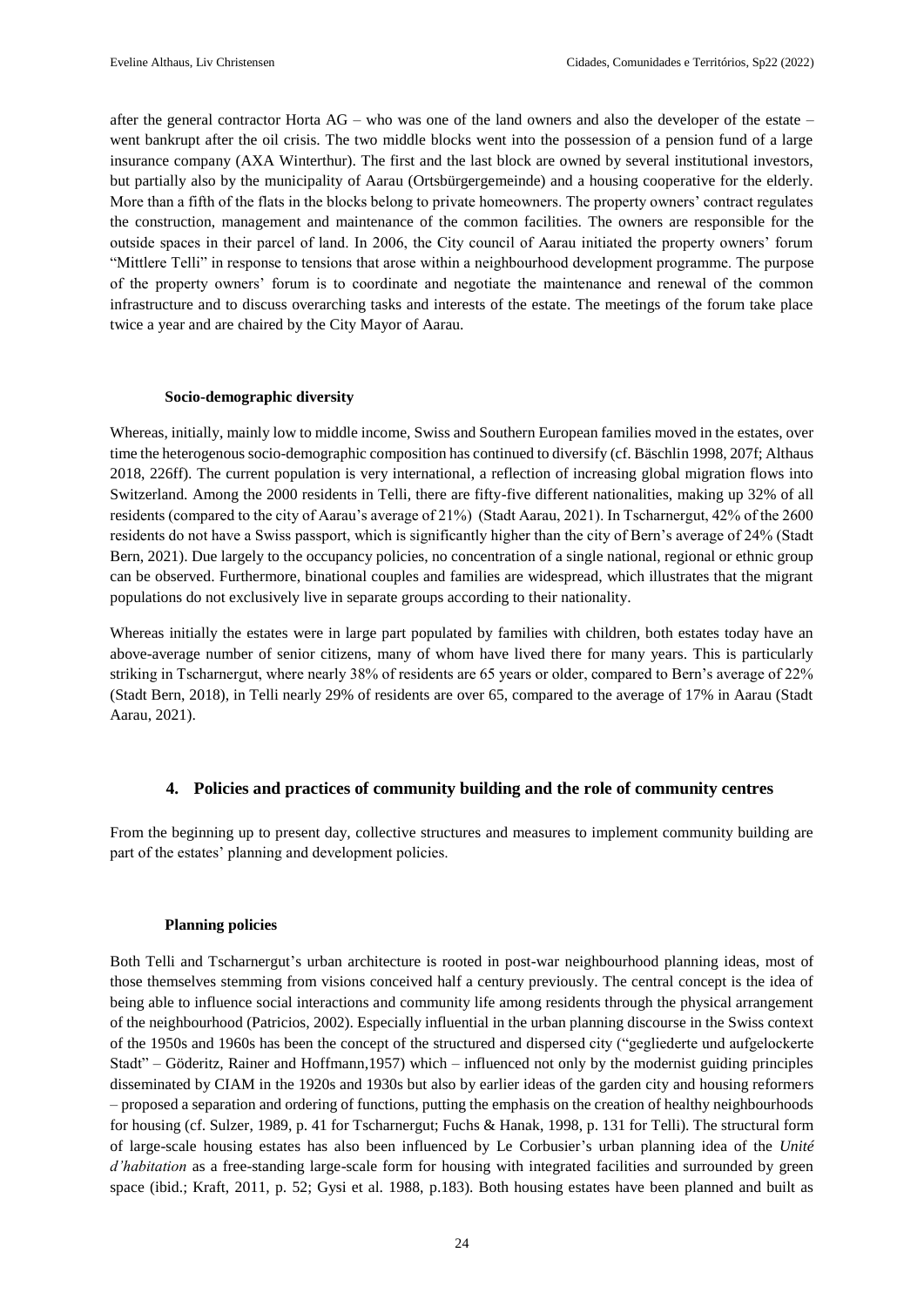overall neighbourhood developments in the outskirts of the cities with large green spaces between the blocks and with not only the infrastructure needed for daily life but also with various community structures. The entire area of both housing estates is traffic-free and intersected only by pedestrian and bicycle paths.

Planning policies in both developments were based on the goal of building affordable housing for broad sections of the population from lower to middle income households. Over the years Telli expanded their target market to encompass also more expensive flats, whereas Tscharnergut focused on lower-priced flats. This is primarily due to the ownership structure: housing cooperatives and non-profit organisations dominate Tscharnergut, whereas Telli has a mixed, but mainly profit-oriented ownership. Both estates provide mainly rental homes but also allow for some homeownership. In Tscharnergut, about 70% of the flats are 3.5 rooms (two bedrooms), which were intended to be standard family flats. Compared to this, the architects in Telli aimed for a larger variety of sizes of flats to ensure a broad housing supply and social mix, with flats ranging from 1.5 (studio flat with kitchen) to 5.5 (four bedrooms) rooms.

When Tscharnergut and Telli were planned and built, the main emphasis was on the need to create housing for families with children (cf. Bäschlin 2004, p.35f; Althaus, 2018, p.221). This translates most visibly into space through provision of common outdoor facilities, including playgrounds, petting zoos, paddling pools, sport and picnic/ barbecue areas which can be found in both estates. Schools and kindergartens are located on site within a short walking distance from the flats, without the children having to cross any streets.

### **Community centres as integral part of neighbourhood planning**

The initiative for the community centre in Tscharnergut, the first of its kind in Switzerland, came from the leading architects Gret and Hans Reinhard, who persuaded the responsible authorities and political decision-makers to support the project. The Reinhards were an architect couple who from the 1950s until the 1970s had a decisive influence on the construction of large non-profit/ social housing estates in Bern. Inspired by existing examples in the Netherlands, Sweden and Finland, they were convinced that social/ mass housing with its severe restrictions on apartment size and construction costs had to be compulsorily supplemented with public and semi-public spaces – to balance out the narrowness of the individual apartments and promote community life in the neighbourhood (Bäschlin, 2004, p. 41). Therefore, when the city authorities approached the planners with the demand to use the land more intensively and increase the number of apartments and floors, the architects in return demanded that the city build a community centre. Their main argument for the community structures centred on the importance of creating spaces for leisure activities where people could meet and get to know each other. Ultimately, the architects' intention was to create acceptance and make it easier for the future population to live in such a largescale structure – which was a complete novelty in Bern at that time. They were able to convince the city and municipality council (cities' executive and legislative) to finance this endeavour. When the city council of Bern (executive) approved and finalised the project, it took up the points by the Reinhards and argued in particular with regards to the increased importance of providing structures for "meaningful leisure time" (ibid., 45). This can be understood within the post-war context, which also went along with transformations in the labour market (such as the introduction of shorter working hours and the five-day week in many areas) that led to more time for leisure.

In Telli, which was planned ten years later and based on Tscharnergut's experiences, the initiative came from the four initial property owners. In 1969 the municipal assembly (meetings in which all citizens decide on local political initiatives) agreed to change the zone plan accordingly in order to enable the construction. During the planning process, a group of five sponsors emerged to fund the community centre: two institutional land owners, the city and municipality of Aarau and the reformed and catholic churches. The parishes played an important role in the construction and financing of the community centre in Telli – as they consciously decided not to build new churches but rather join forces ecumenically and use a common and neutral location for social activities in the newly built heterogenous neighbourhood (Besmer and Bischofberger 2012, 12).

In Telli, the developers referred more explicitly to possible or presumed negative outcomes of mass housing, which made community structures imperative in their view. At the construction ceremony of the community centre the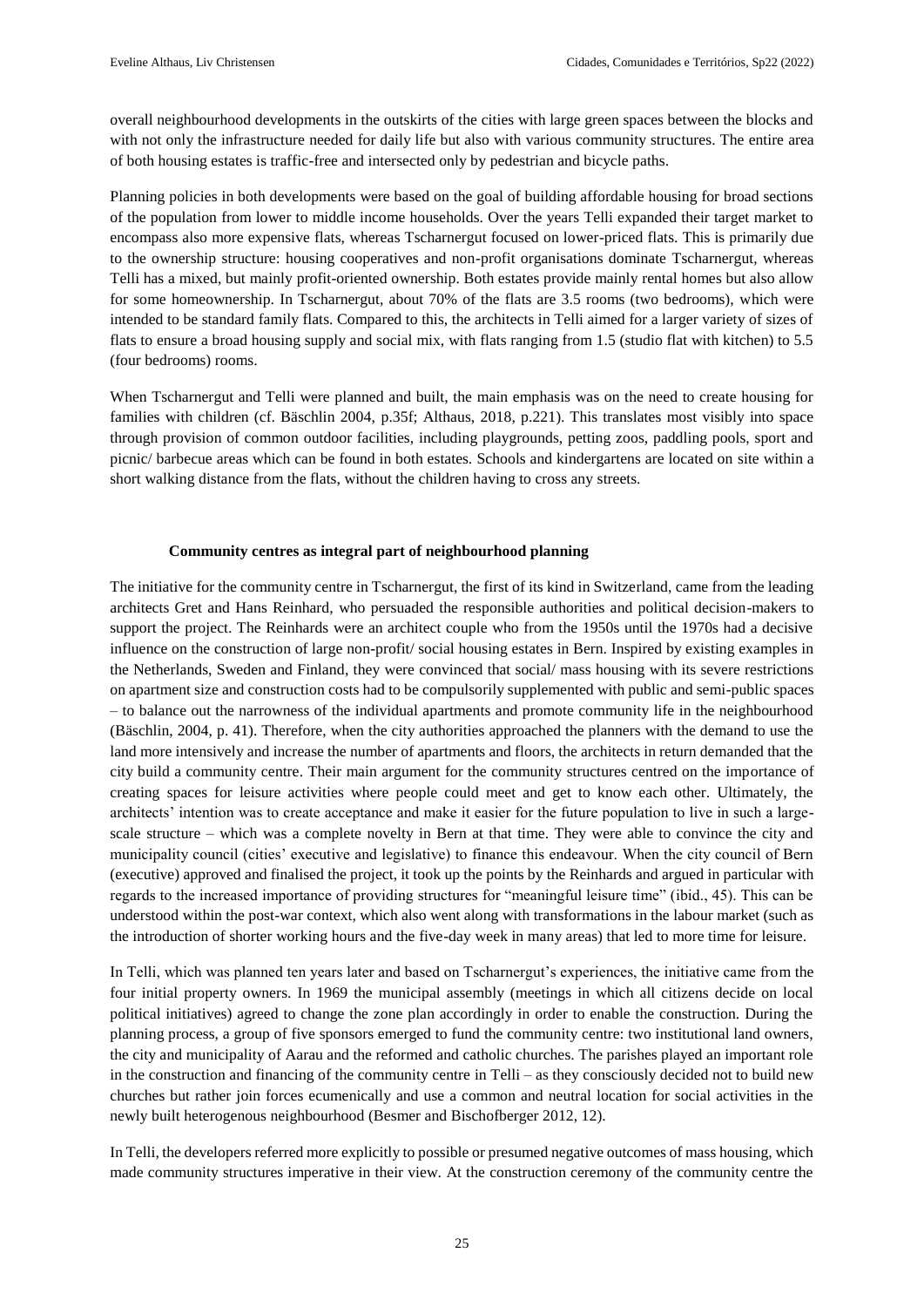representative property owner and developer from Horta AG reinforced this attitude, stating: "According to experience, life in such large housing structures takes place in isolated anonymity and ends in loneliness. It is necessary to counteract this unsatisfactory state of affairs, to promote interpersonal relationships and contacts, to bring people of all generations together across religious, economic and political barriers, to bring them joy and to shape their leisure time in a meaningful and educational way. This is the objective for the creation of this community centre" (quoted from Besmer & Bischofberger, 2012, p.13). In short, a negative outcome of the newly built superstructures – especially with regards to anonymity and loneliness – was to be countered by the governance of community through recreational facilities (Althaus, 2018, p.413).

Both community centres offer rooms for communal use and have multi-purpose, leisure and meeting rooms, a disco and a café. Tscharnergut was planned with a crafts and wood workshop, a sports hall and a library, Telli with a communal kitchen and the Swiss version of a bowling hall (*Kegelbahn*). From the first days up to present day, the community centres have been led by professional community workers who are in charge of running the centres but also of building and strengthening neighbourhood networks. Community work in general is directed to create and strengthen social relations and empower individuals and groups of people to get involved, help each other or effect change in a neighbourhood (Kelly & Sewell, 1988).

### **From promoting meaningful leisure activities to enabling local initiatives**

At the beginning of the last century sociologist Ferdinand Tönnies stated that "community", in contrast to "society", is characterised by social cohesion, and associated it with the rural life and interdependence of a preindustrial village (Tönnies, 1912, p. 17). This concept is still influential today, as community is generally equated with social interconnectedness, solidarity, conviviality and knowledge of each other on a smaller scale (cf. Ciemiega, 2021). Community building policies in both estates have been based on these theoretically founded normative idea(l)s. To this effect, the community centre Tscharnergut was initially charged by the cities' authorities to also take on an "educational" role, highlighting the importance of creating "meaningful" leisure activities. Giving space to mutual support among residents (e.g. for childcare), to handicrafts and repair workshops, to reading (library) and various further training opportunities (such as language courses), along with meetings of clubs and associations, was intended to counteract "questionable" behaviour (such as watching too much TV, which in the (early) 1960s was a novelty in many households) and to involve residents in "valuable" activities (Bäschlin, 2004, p. 45).

The Tscharnergut centre was built up and led for more than two decades by a pioneering manager who pursued a progressive approach of community work, which he himself had experienced in the Netherlands. This approach focused on supporting and empowering residents to actively implement their own concerns and projects. In this, for him the promotion of encounters and the creation of a good atmosphere were key, along with public relations work to counter negative images of the estate in a citywide context (cf. Uehlinger, 2011, p. 113). A collaborator of his remembers in the interview for this study: "He distinguished himself until his old age by his openness, he was very solution-oriented. Once in the 1970s for example there was a situation in which many older people complained about the noise from youth discos organised by youngsters in the community centre. He suggested that a part of the proceeds from the parties went towards discounted train tickets for Tscharnergut residents. The complaints then disappeared within a very short time" (Interview OW, 02.12.2020).

From the early years onwards, office help, social work trainees and many volunteers were included on the team to support and organise the manifold activities that emerged. Some of the Tscharnergut centre's activities have been there for decades and continue to exist, with examples including the wood workshop (with open workplaces for a broad public and sheltered employment) or the café with meals for lunch. Other activities are project-based and change over time. In these regards, community work in Tscharnergut is still dedicated to the initial approach "to help people to help themselves" by encouraging and supporting local initiatives from residents. In 2020 for example, a project for neighbourhood help for older tamil people in Tscharnergut was been initiated by a resident. She states: "Older people often need support, especially the ones whose family members live in Sri Lanka or other countries. I was able to get this project off the ground thanks to the support of the community centre" (interview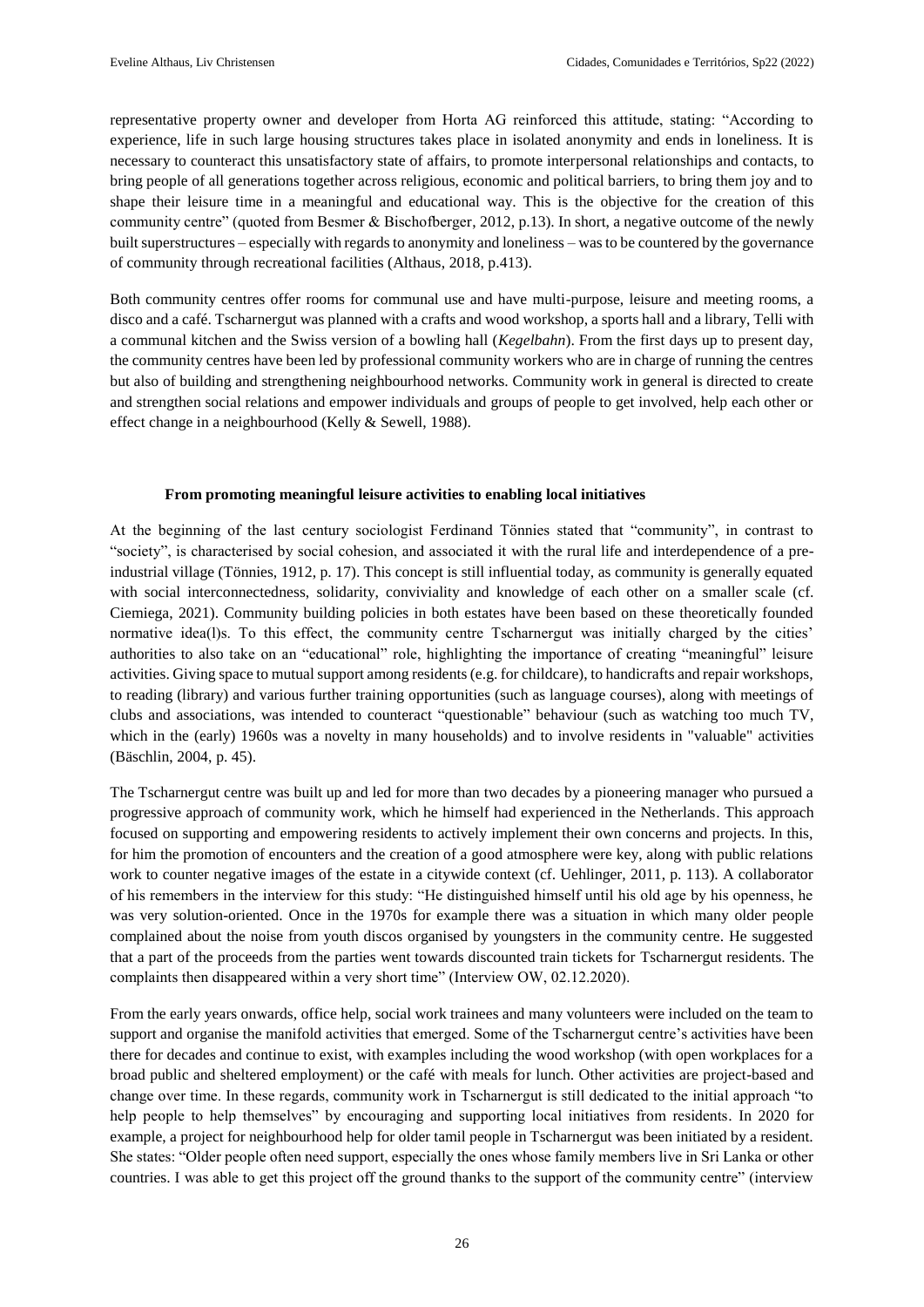NM, 15.03.2021). As the current director of the community centre states in the interview: "Participation and collaboration are key. People have to have the feeling that they have a say and are invited to do and move things. The most important thing is that residents perceive this as their centre in which they can realise their ideas – that's why it is so changeable" (Interview OW, 02.12.2020). In addition to the freedom of agency and the joy of experimentation, this requires flexibility, openness, social skills and the acceptance that not every project will succeed or be long term. What is offered is always highly dependent on the demand as well as the emergence of local initiatives and the commitment of individual people.

The educational approach has, also from the point of view of the cities' authorities, increasingly shifted to an enabling approach by putting accessibility and participation at the top of the list. A city representative states: "One of our legislative goals is to be a city of participation and to consistently promote citizens' participation in public spaces as well as request it in urban planning and site developments. (…) Community organisations such as in Tscharnergut play a crucial role in these regards also because they are used to work with this approach for decades and have a strong local networking effect between very different people and stakeholders" (from focus group with representatives from social planning and housing administration of Bern, 19.03.2021).

**Figure 5. Petting zoo in Tscharnergut, an example of the variety of collective spaces integrated into the housing estates**



Source: © Archiv Quartierzentrum Tscharnergut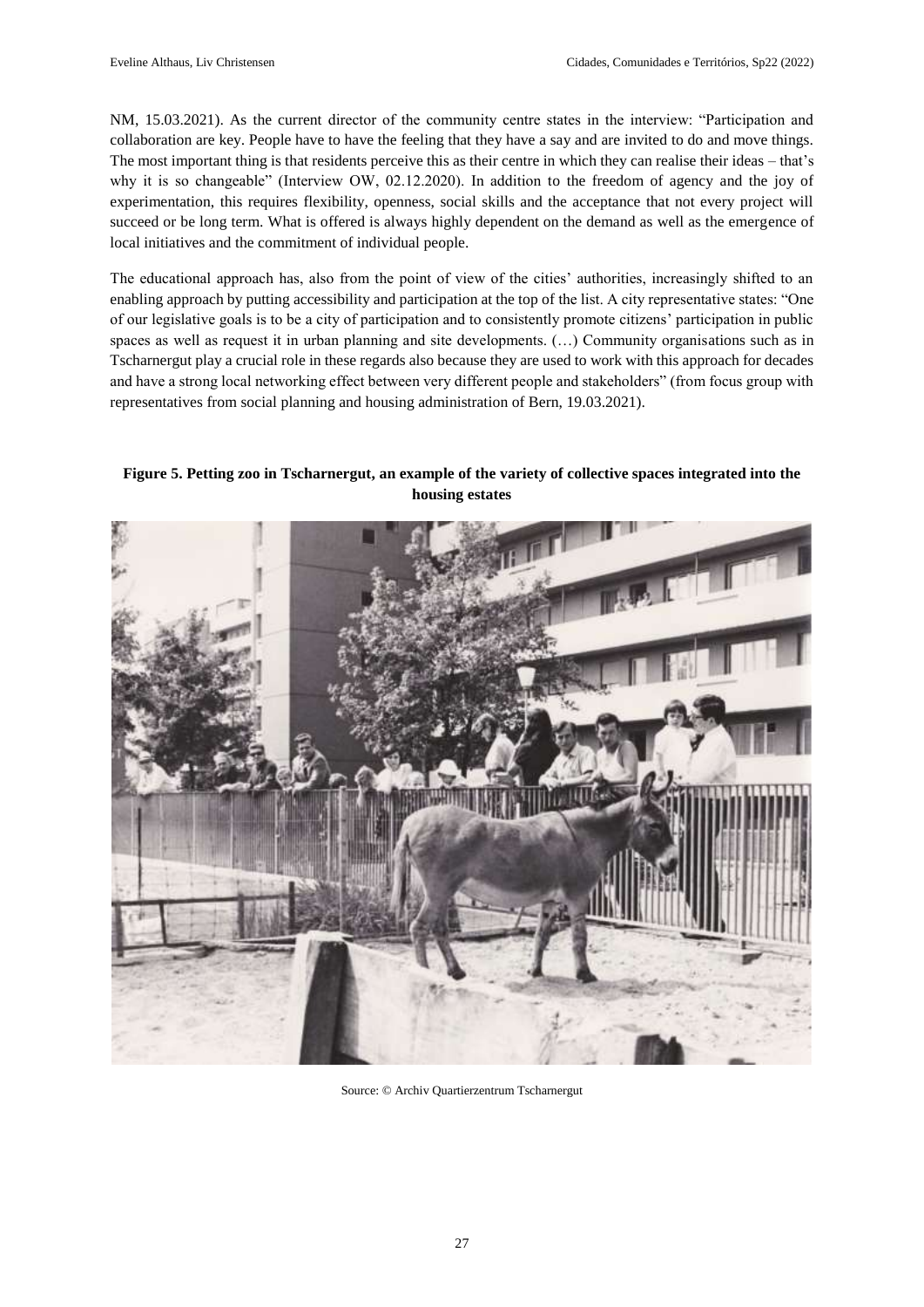

**Figure 6. Original drawings of Telli show how the architects envisioned people in the housing estate** 

Source: © Marti & Kast Architekten und Planer, gta Archiv, ETH Zürich.

#### **Promoting participation and working with volunteers**

The community centre in the Telli estate was conceptualised in a similar fashion to the one in Tscharnergut. As in Tscharnergut, the community centre Telli is dedicated to community work, coordinating and organising, with the help of voluntary residents, a neighbourhood help network; leisure activities; as well as markets and events on site. Furthermore, the community centre runs a recreational meeting and leisure place for children, operates the minigolf course, holds regular meeting events and organises a home meal service for older residents.

As in Tscharnergut, the majority of projects are volunteer based. Community building activities depend on residents who use and participate in them, or who set up and organise activities in their spare time. Finding volunteers however is challenging; in interviews, old residents recall that housewives played a crucial role in establishing community life and performing voluntary work in the early years of the estates. Women today tend to be engaged and busy in paid employment and in household and family duties, have less time for volunteering. Community work also has to adapt to the fact that few people today want to commit to long-term engagements and instead welcome short and flexible volunteer assignments. "The responses to many calls for participation for which one has to commit, are very small. Reliability is a big issue. Many want to participate but then don't have the stamina" (Interview HT, responsible for neighbourhood association Telli, 19.07.2021). Nonetheless, the community building activities continue to work mainly on a volunteer basis and currently still find people for longer-term commitments – many of whom are retired. The community centre in Telli, for example, currently relies on a pool of about 50 volunteers (Interview AF, director community centre Telli, 17.03.21). An older resident who moved to Telli with her partner two years ago reports: "If you are new, there are many ways and it is easy to get involved through the community centre. You can participate, but you don't have to. They are always happy to have volunteers. I am active in delivering meals for the home meal service and through that I've got to know so many people in the neighbourhood" (Interview AS 07.05.20). Similar positive attitudes can be observed in the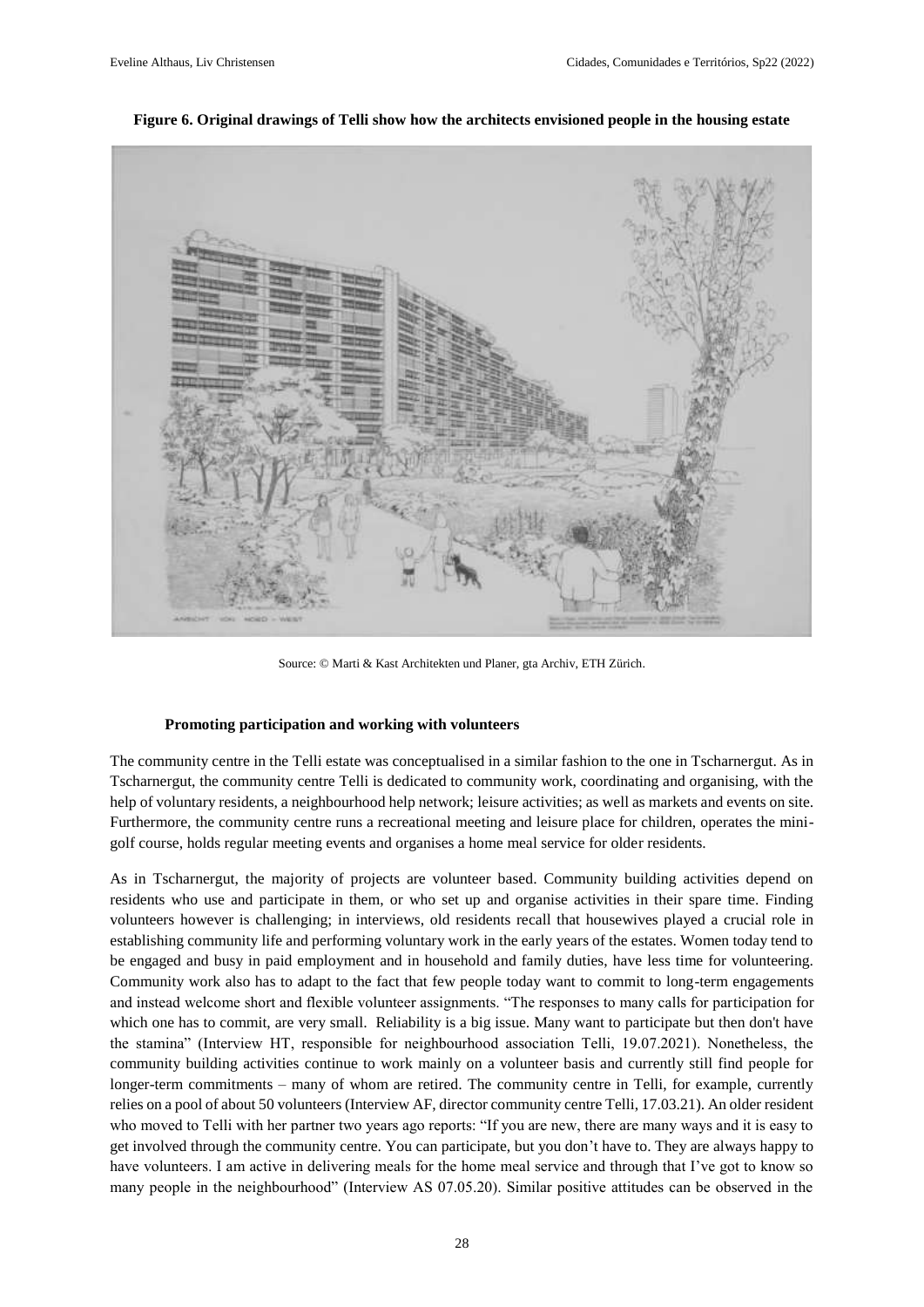interviews with residents in both estates. For some, the community structures are more important, which is especially the case for older people and families, which are also the main target groups of the centres (see chapter 4). For others however – especially for working persons without children and for younger adults – the community centres are often quite far away from their everyday realities and many of them never or hardly ever visit them. Neither in Telli nor in Tscharnergut did anyone question their *raison d'être* during the interviews.

### **Figure 7. The community centre in Tscharnergut has been key in promoting social encounters since the very beginning**



Source: © Archive QZ Tscharnergut

# **Figure 8. The open bookcase installed by the community centre in Telli offers titles in many different languages and is a gathering place in the neighbourhood**



Source: © Gemeinschaftszentrum Telli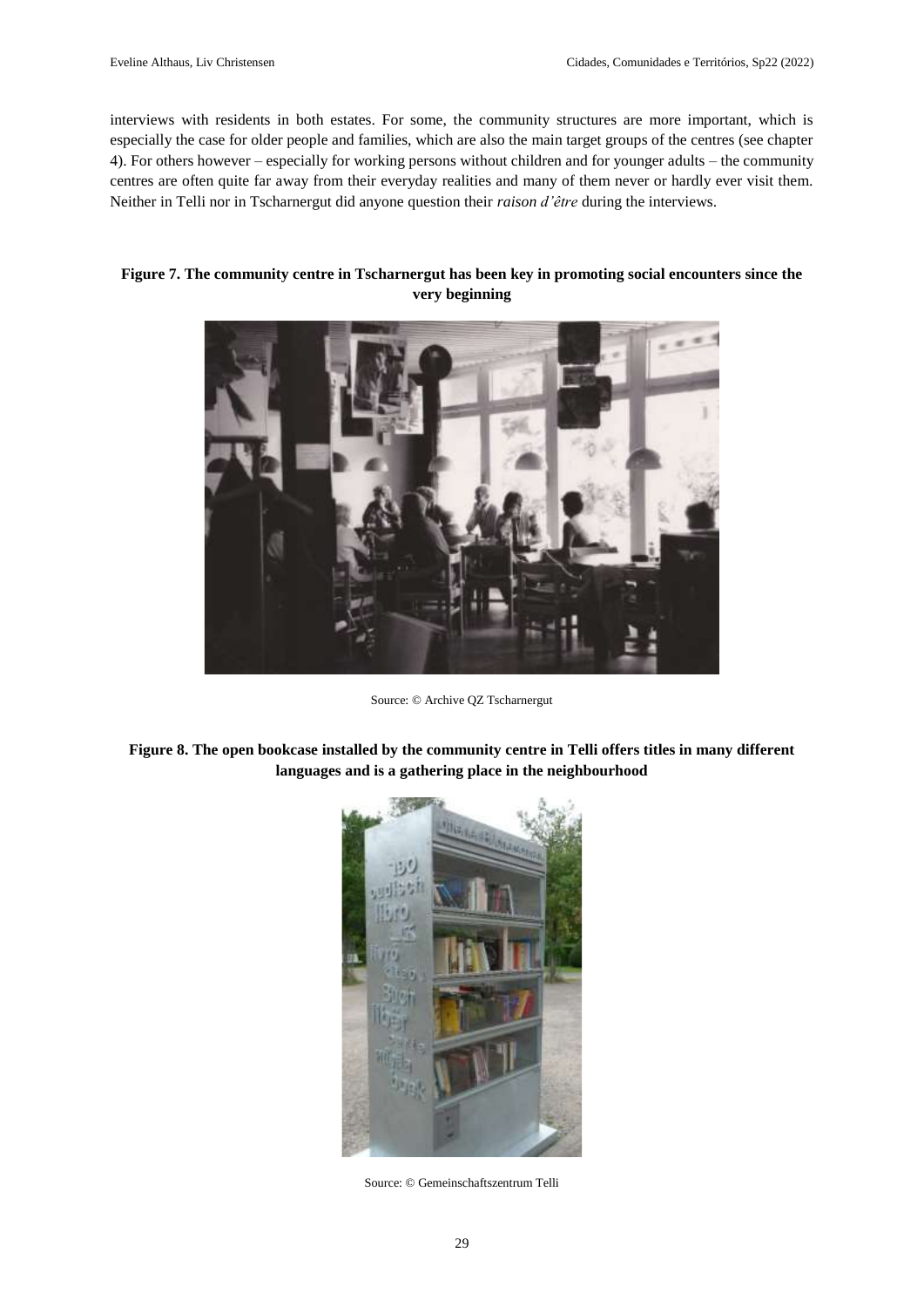#### **Importance of professional structures and financial models**

The type and intensity of community work depends not only on the institutional mandate, but also on the professional background and scope of the responsible director of the community centre. Management has changed in Telli five times since its opening in 1974, whereas there has only been one change in Tscharnergut since the early 1960s. Community work and participation was a leading working principle for the first director in Telli (in the 1970s) and the two most recent directors (since the mid-2000s). In the interim period there was a time when the community centre solely focused on the management and renting out of the rooms and communal spaces (Besmer & Bischofberger, 2012, p. 40). In both estates, leadership of the community centres comes with a powerful position in the social interrelations of the neighbourhood. The directors, as key figures, play an important role in linking networks and people – and by doing so also get things moving (or not). A change in this position is therefore always a critical moment as it is highly dependent on the personality, awareness and leadership practices applied. No less important are the staff members, who are key to laterally influencing the functioning of the centres.

To make the operation of a community centre successful, financing needs to be assured on a longer-term basis. Both community centres are (since the beginning) partly financed by the two cities (in Telli also by the Reformed and Catholic Churches) within the framework of multi-year service contracts which guarantee employees' salaries. However, this funding is not enough for the operation of the centres and is not set in stone. The community centres must also regularly demonstrate their performance and, in case of political change, are at risk of being affected by public austerity measures. Therefore, independent income from room rentals and the above-mentioned activities are also crucial sources of funding. In Tscharnergut, a central achievement was the "tenant franc", introduced with the first occupancy of tenants, where one franc of the monthly rent from each flat went directly to the community centre via the property management companies. This contribution still remains, although it has risen to 5 francs per household per month. In return, residents can rent rooms in the centre for half the standard price.

#### **Importance of relations with property owners**

The community centres are not directly funded by the property owners of the estates and therefore also don't have a mandate from them. However, in order to be able to maintain community structures in the long term, it is essential that community organisations and property owners' representatives talk to and respect each other. The directors of both community centres are in regular contact with the property owners' associations and advocate for social and community-related issues of the estates: in Telli as a participant member of the property owners' forum meetings, in Tscharnergut in informal meetings but also for an annual walk through the estate, organised by the property owners' company TIAG. In both cases, participants provide information and discuss necessary measures for the maintenance and renewal of the common infrastructure and buildings. As the director of the Tscharnergut community centre explains: "It took many years of relationship work before we were invited and allowed to have our say. Good contact with the owners is crucial, because that way we can also inform them about planned events and projects and ask for support for collective concerns where it is needed (...) they are usually generous and uncomplicated. Especially in the last year, when we had major financial shortfalls due to Covid 19, TIAG approached us on their own initiative and accommodated us financially" (Interview OW, 02.12.2020). In Tscharnergut, the situation is facilitated by the fact that the owners are non-profit oriented building societies and share similar values. The head of TIAG states: "When people have new ideas or wishes for the estate, they usually go to the community centre. Once a month, I meet with the centre's director for lunch and then take up such points. Community work also tackles social problems as far as it can and is allowed to. This also helps us" (Interview PA, 20.04.20). If this key figure were to have short-term profit for shareholders as its main goal and lacked understanding for social issues or failed to facilitate communications between the social and real estate sides, the situation for the community structures in the estate would probably be very difficult.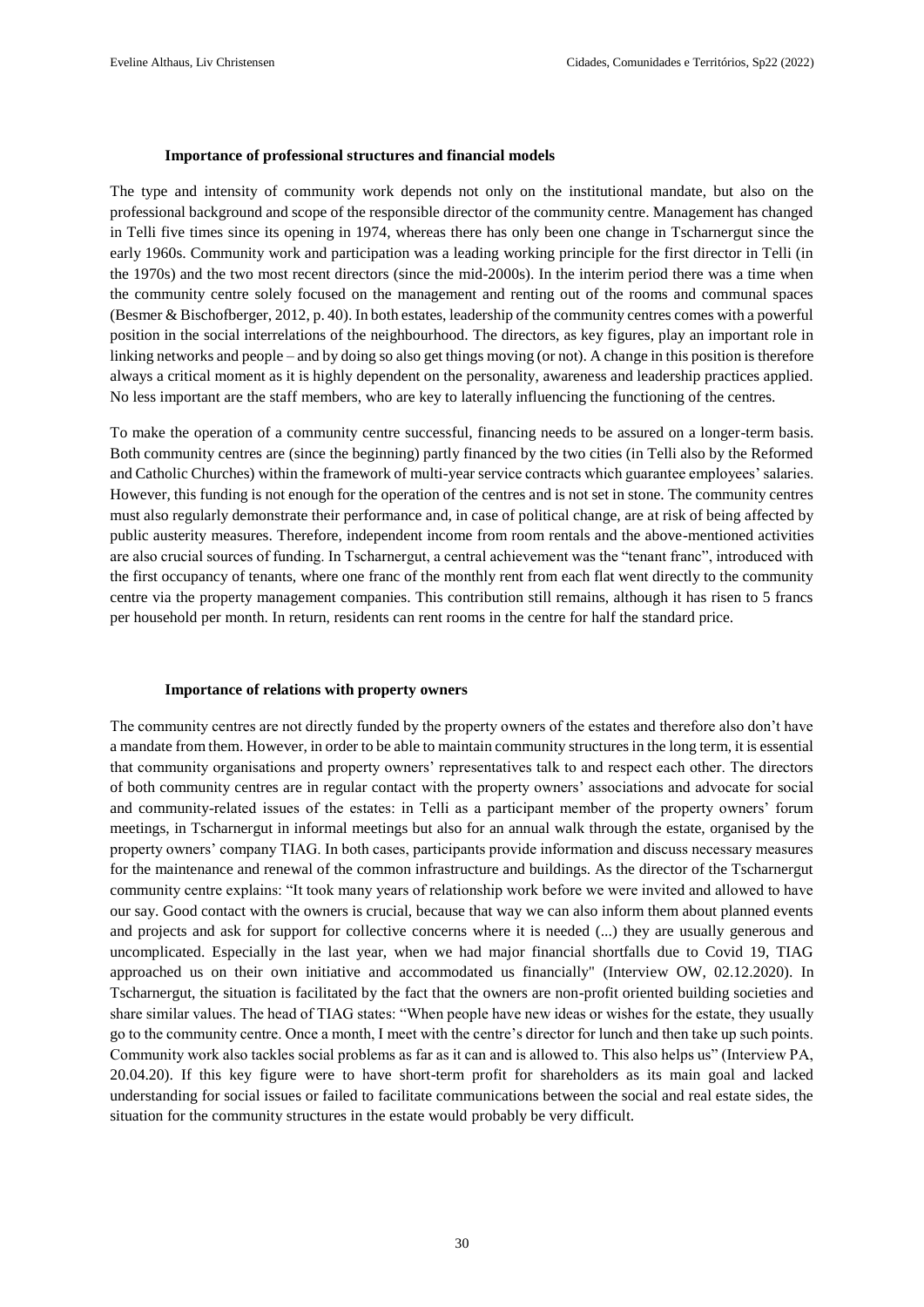# **5. Potentials and challenges of community building in diverse neighbourhoods**

As immigration has increased into Switzerland, long-term residents have aged and lifestyles have diversified. This means that community building, as it was conceptualised initially, is faced with new opportunities and challenges. In today's postmodern society, community building has to take into consideration the fluid and porous nature of group membership (Delanty, 2018) and hence also recognise that communities rarely exist as singular entities but are interwoven or intersecting and are characterised by different kinds of relations at the same time, be they lifestyle or interest-based, grounded in particular places, diasporic, activist or other (James, 2006; James et al., 2012).

The interview analysis reveals that the estates' key community actors mainly consider migration-related diversity an enrichment and in interviews most residents also highlight the horizon-expanding qualities of living among people from a variety of different backgrounds. To some extent, the "multiculturality" is part of the self-image of the residents and is often highlighted as a positive distinguishing feature of the housing estate. However, especially among some older long-term residents who for many years were not used to having neighbours from completely other cultural backgrounds, prejudices, especially against people with other phenotypes or who originate from the global South, prevail. This, however can't be generalised for the whole age group, as interview material reveals that many older residents also have open attitudes towards migration-related diversity.

### **Community building within recognition struggles of post-migrant neighbourhoods**

Community building measures in these settings therefore always take place in social networks in which there are tensions that must be dealt with, as some actors show openness to diversity and people with migration biographies – and others reject these values, often also incited by right-wing populist political currents in society (in contradiction to internationally oriented currents).

These tensions can also be seen as part of local recognition struggles in a "post-migrant" neighbourhood. The concept of "post-migrant societies" has been widely discussed in new critical migration research and refers to a situation after migration, not only for the migrants themselves, but also for the negotiation process in society. This not only comes with claims for participation and equal rights for migrants, but also with acknowledging migration as a reality in which people with migration biographies constitute part of society and the public sphere (see e.g. Foroutan, 2019; Yildiz, 2015). With regards to post-migrant neighbourhoods of post-war large-scale housing estates, these public spheres manifest themselves in very different ways, whether by emphasising, producing or problematising differences, or by bridging them and acknowledging inclusion and commonality within or despite of diversity (Althaus, 2018, p. 414).

In both of the two high-rise estates, the community centres partly address the migration-related diversity of the population with the aim to either support self-organised migrant networks or to overcome stereotypes and bring people from different backgrounds closer together. For example, for several years the community centre at Telli organised "tandems" in which newcomers were welcomed in their mother tongue by long-time residents. Furthermore, community work advocated for equal representation of migrants in the neighbourhood association and has played a decisive role in changing the annual neighbourhood festival from a "traditional Swiss" programme into an event that celebrates diversity. Both community centres also rent out their rooms to migrants or diverse groups and support cultural initiatives. In Tscharnergut, the community centre has been involved in a number of overarching integration projects in the larger district and just last year decided to offer rooms to a young activist group that is advocating for the rights and inclusion of migrants with no legal residence status in Bern.

### **Celebrating diversity with essentialist views of "other cultures"**

In most community building measures migration-related diversity is addressed regarding the idea of giving space and representation opportunities to "different cultural groups". As an example, the head of the neighbourhood association Telli who co-organises the cultural festival in Telli explains: "What really works well at the festival are the market stalls of the cultures, where groups of the same cultural background make and sell their food –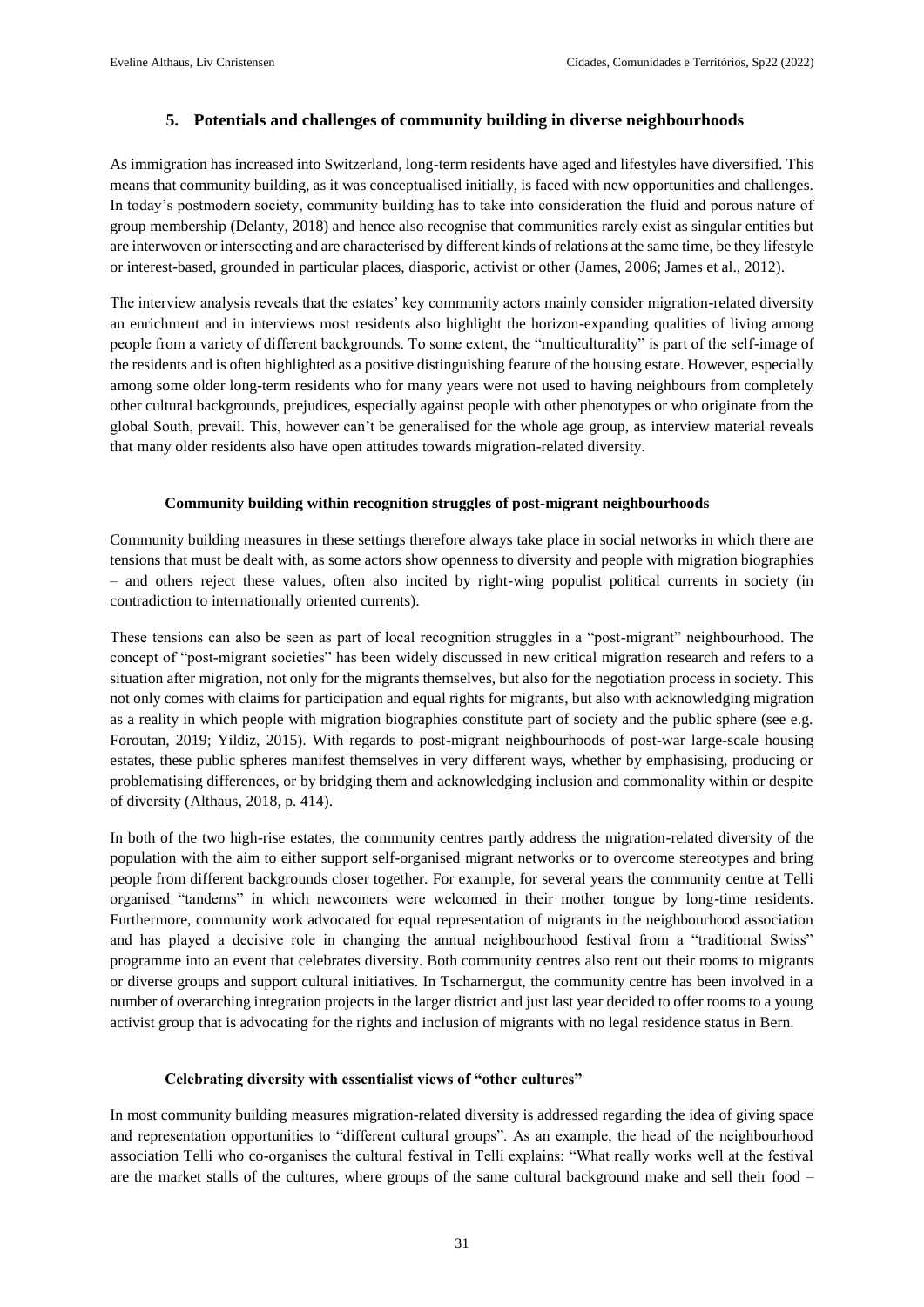Tamil, Thai, Vietnamese, Ecuadorian, Bolivian, Mexican, Kurdish, etc. The groups like to come and it's a great atmosphere. But there are some Swiss people who grumble und say 'I just want my French fries – why don't you have these?'. I then tell them that they should try something different. Some do it and others complain or insult us. But we have been resistant to this narrow-minded criticism for years" (Interview HT, 19.07.2021). In this example, community building measures that open up for "other cultures" do so in confrontation with people in the neighbourhoods who reject cultural diversity. However, the community workers often don't question that by celebrating the peculiarities of a supposed "original culture" for consumption, they also view these cultures in an essentialist and one-sided way.

This view is in part also supported by the demands of migrants' groups regarding the use and rental of rooms of the community structures, as this interview excerpt of a responsible from the community centre Tscharnergut illustrates: "The cultural groups come to our centre in waves. At the moment Tamil groups are often here, preparing for their new years' festivities in February. And at the moment there is also a group of young Eritrean men who meet daily at the centre. For a while we had a Turkish group who wanted their own room to celebrate their traditions, but after a while they have disbanded due to low demand" (Interview BS, 02.12.2020).

Interviews and projects with children from the neighbourhoods' schools reveal that for younger people and children that grow up in the housing estates, migration-specific diversity is a social reality, towards which they have a very light-hearted approach. The film project, in which we accompanied a school class of 10 to 12-year olds once a week for 2,5 months, exploring their neighbourhood from different angles, shows that migrationrelated diversity is also the norm within many family structures – a norm that the kids do not problematise and in which they also stand confidently<sup>4</sup>. In conversations most children highlighted that they are aware of and appreciate the migration-related diversity in their neighbourhood but that they would not like to be addressed in particular with regards to their or their parents' origins but rather just as what they are, kids like all others. In these regards, their narratives are far away from the essentialist attributions described above.

### **Adapting to needs and socio-demographic changes**

According to their mandate, community work in both estates is required to create socio-cultural programmes that appeal to as many residents as possible. In both community centres, most activities are either aimed at broad sections of the population regardless of a person's origin or they are aimed at specific target groups. Two groups – families with children and older people – stand out in particular, since people in both of these life phases tend to spend quite a lot of time in their living environment and can benefit from supportive neighbourhood networks. The prioritisation of activities of the community centres for these groups has, however, also adapted to sociodemographic changes over time.

In the early 1960s, housing in Tscharnergut was primarily offered to families with children. When the children became teenagers, a number of recreational activities and meeting places for young people were introduced (Bäschlin, 2004). While most of the children from these initial families left the estate many years ago, their parents have largely remained. This demographic ageing – with two out of five residents being over 65 years old – is also reflected in the community centre's current activities, with a strong focus on older people with events such as "senior dance" and card game evenings. Various activities for families are often project-based or on an annually recurring basis. In Telli, which over the years has undergone a greater fluctuation of residents (Althaus 2018, p.226), population ageing can also be observed, albeit on a less pronounced scale. Apart from various programmes for the elderly, the Telli community centre has therefore a stronger focus on families, supporting foreign-speaking and working parents with activities such as running a children's club in the afternoons, pre-school childcare, and introducing toddlers to German language and Swiss German dialect through play.

In both estates, community work over the years has adapted – and is constantly adapting – to people's changing needs in the neighbourhoods. The importance and effects of this flexibility and openness to change can also be observed in the current Covid-19 pandemic, in which cultural activities and direct (physical) social encounters in

 $\overline{\phantom{a}}$ <sup>4</sup> See [https://vimeo.com/534774760.](https://vimeo.com/534774760)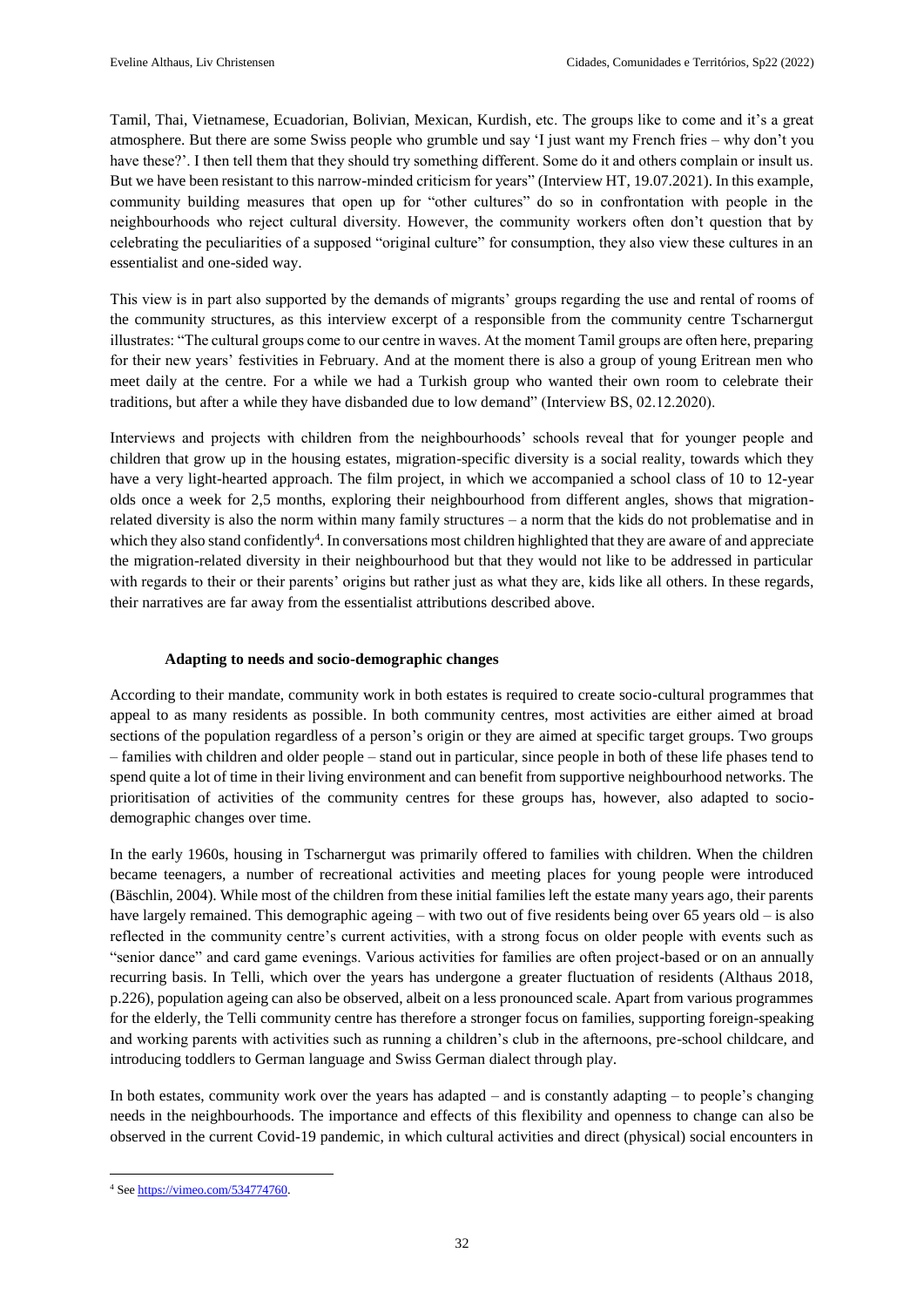public have been impeded for months. Between March 2020 and May 2021 both community centres had to partially close (and twice completely), which resulted in a sharp decline in the number of visitors and income. Thanks to the existing service contracts, the employees did not lose their jobs.

At the same time, initiatives of mutual support among neighbours emerged during the crisis. In Telli and Tscharnergut, the already existing longstanding neighbourhood networks and especially the activities of community work have turned out to be key in organising and coordinating neighbourhood help during the pandemic lockdowns, and have provided shopping assistance and home meal delivery services by younger adults for older residents. The trust that has been built up over many years, and the fact that there is a reliable contact point in the neighbourhood with key people who residents know personally, was decisive in ensuring that this offer was also actively used by many older adults. The Tscharnergut's coordination hub for neighbourhood help has also been profiled in newspapers as exemplary, especially because of its accessibility for risk groups who are not digitally savvy, providing the option of analogue access to help via a phone number and on-site presence (e.g. Streit, 2020).



**Figure 9. Neighbourhood party 2019, one of many events initiated by the community centre** 

Source: © QZ Tscharnergut

**Figure 10. Annual market day in Telli organised by the community centre** 



Source: © GZ Telli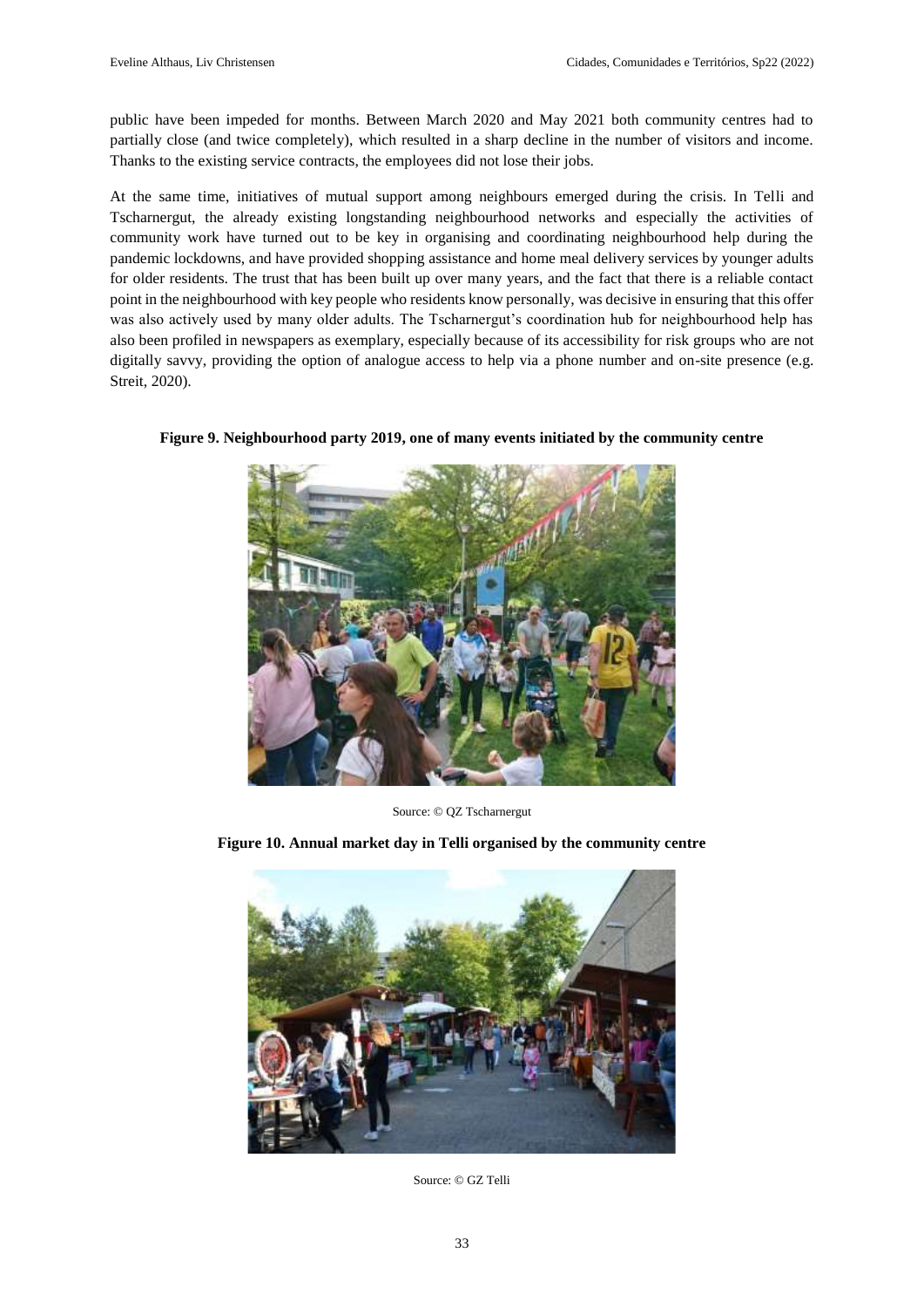# **6. Conclusion**

From the beginning up to the present, community building measures and facilities are part of the planning and development policies of the two housing complexes, evidenced by the community centres and the fact that community workers have been employed since the occupation of the first flats. Both community centres have been pioneers in their urban contexts. They owe their existence to their mandate to counter possible or presumed risks of anonymity, isolation and social problems of mass housing with the creation of lively neighbourhoods. Community building therefore also grew up with specific values and norms, which continue to exist today, equating community with social cohesion, interconnectedness and solidarity. This understanding was also based on conceptualisations, broadly accepted in urban planning and sociology at the time, that new large-scale urban structures had to be designed as neighbourhoods with community structures.

Community building in Tscharnergut and Telli was initially propagated through a top-down approach by planners and authorities. However, the community centres do not operate solely from a top-down approach, as in both cases the guiding principles of community work is based on the idea of empowerment, encouraging and including residents for bottom-up participation. Therefore, in practice, community building measures at the centres work in a double-loop way, alternating top-down and bottom-up moments. Top-down with regards to offers and services they provide to the neighbourhoods and bottom-up with regards to encouraging and letting people realise their own ideas and projects. The intention of this approach has always been to let a lively neighbourhood life evolve and to provide attractive options for leisure and conviviality, initially with an educational, and subsequently with a more enabling approach.

### **Learning to deal with diversity**

A main driver of community work has always been to establish relations and enable people to get to know and help each other. This has been challenged with growing diversity and socio-demographic changes. Moving away from the idea of a community as a singular unity and acknowledging the dynamic, fluid or porous character of a multitude of local coexisting, overlapping and interconnected communities or sociospheres, would require the community centres to learn and adapt their programmes and services accordingly.

In practice, the community centres often are not at this point, yet. With regards to migration-related diversity it can be observed that the approaches of community work often highlight the "multicultural" character of the neighbourhoods and implicitly go along with essentialist understandings of "other cultures" (e.g. by focusing on the gastronomic delicacies or specific dances of these "other cultures"). As such, they are aimed less at the transcultural experiences and practices of people with migration biographies in the estates but rather contribute to (re-)producing and reinforcing cultural differences. In our view, community work could greatly profit from moving beyond such essentialist cultural ideas, and fully acknowledging the complexity of post-migrant realities and the diversity within migrant communities. The practices of community work, however, can also be understood within the broader framework of tensions that go along with struggles for acknowledgment in post-migrant societies, standing up against voices and populist movements who reject migration-related diversity in general. At the same time, it is also crucial that community building is aware of social inequalities and the importance of language and language-barriers by making access as low-threshold and simple as possible.

### **Different and similar experiences**

In comparing Tscharnergut und Telli, it becomes clear that not all experiences of Swiss post-war large-scale housing estates are the same. It becomes evident, for instance, that the housing and ownership mix influences community building. Tscharnergut has a high proportion of long-term residents and an ageing population, due to the high volume of 3.5 room flats and very low rent, while Telli has a more diverse resident population in terms of income structure, including home ownership, as well as a larger generational mix with the availability of more large flats. Community work in both cases is adapting to these socio-demographic realities. For example, by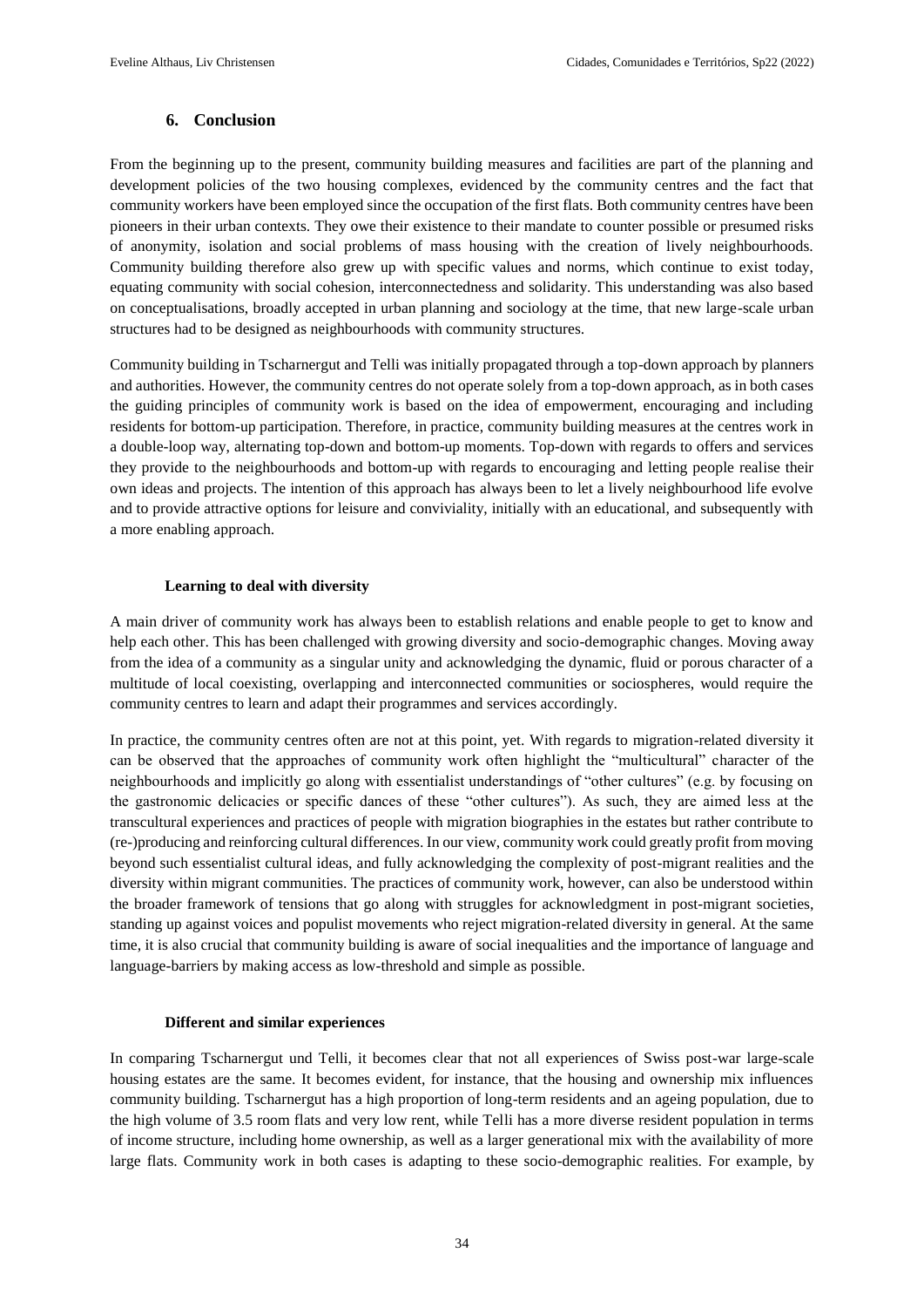moving from a main focus on children and young people to older adults in Tscharnergut, or by supporting foreignspeaking families and including older people in various projects in Telli.

#### **Importance of key persons and material conditions**

The presence and personality of community workers are crucial establishing trust and motivating volunteers to get involved, making it attractive to them by creating light-hearted and positive experiences. Especially in contexts in which network-building can be demanding, this requires people that have the social skills, dedication and solutionoriented thinking to establish relations, and to moderate in case of difficulties or conflicts. Key people are needed who take on a position of advocacy for the estates in a citywide context (towards authorities and in public relations), but also to take a position for social and community issues *vis-à-vis* the property owners, emphasising the importance of maintenance and care of the shared and community spaces.

Community building in this sense requires not only the material and financial conditions to strive and collective spaces and facilities, but also professional structures such as community centres with secure and broadly-based financing, ideally combining public service contracts from cities with user generated income in order to assure a long-term success. In times of austerity policies, social and community related issues are vulnerable to cost-cutting measures. The community centres in both estates have not suffered from any public financial cuts (yet) and also thanks to the support of their sponsorships survived the financial losses resulting from the closures during the Covid-19 crisis. This supportive attitude depends on door-opening people in power positions, too. With political changes and changes of positions, circumstances might also change in future.

Today, city authorities and property owners in Telli and Tscharnergut recognise that the long-term commitment of the community centres creates considerable added value to the neighbourhoods and the properties. In interviews they point out the community centres' importance especially with regard to challenges of the neighbourhoods resulting from demographic ageing and the migration-related diversity – and the potential that lies in the participatory approaches of community building (which they also more and more value or start to include in their agendas). As long as this support is there, community centres work and will continue to do so. By acknowledging/ learning to deal with and/ or "normalising" diversity, they can contribute to making neighbourhoods more inclusive, without (too much) social control and constrictions.

### **Funding**

International research project PuSH Public Space in European Social Housing (2019 – 2022), funded by HERA (Humanities in the European Research Area). <https://www.pushousing.eu/>

### **Acknowledgements**

We are deeply grateful to all the members of our research group who put a lot of effort into collecting and analysing data within the PuSH-project, to the anonymous referees for inspiring comments and to all the interview partners in this research for their openness and help.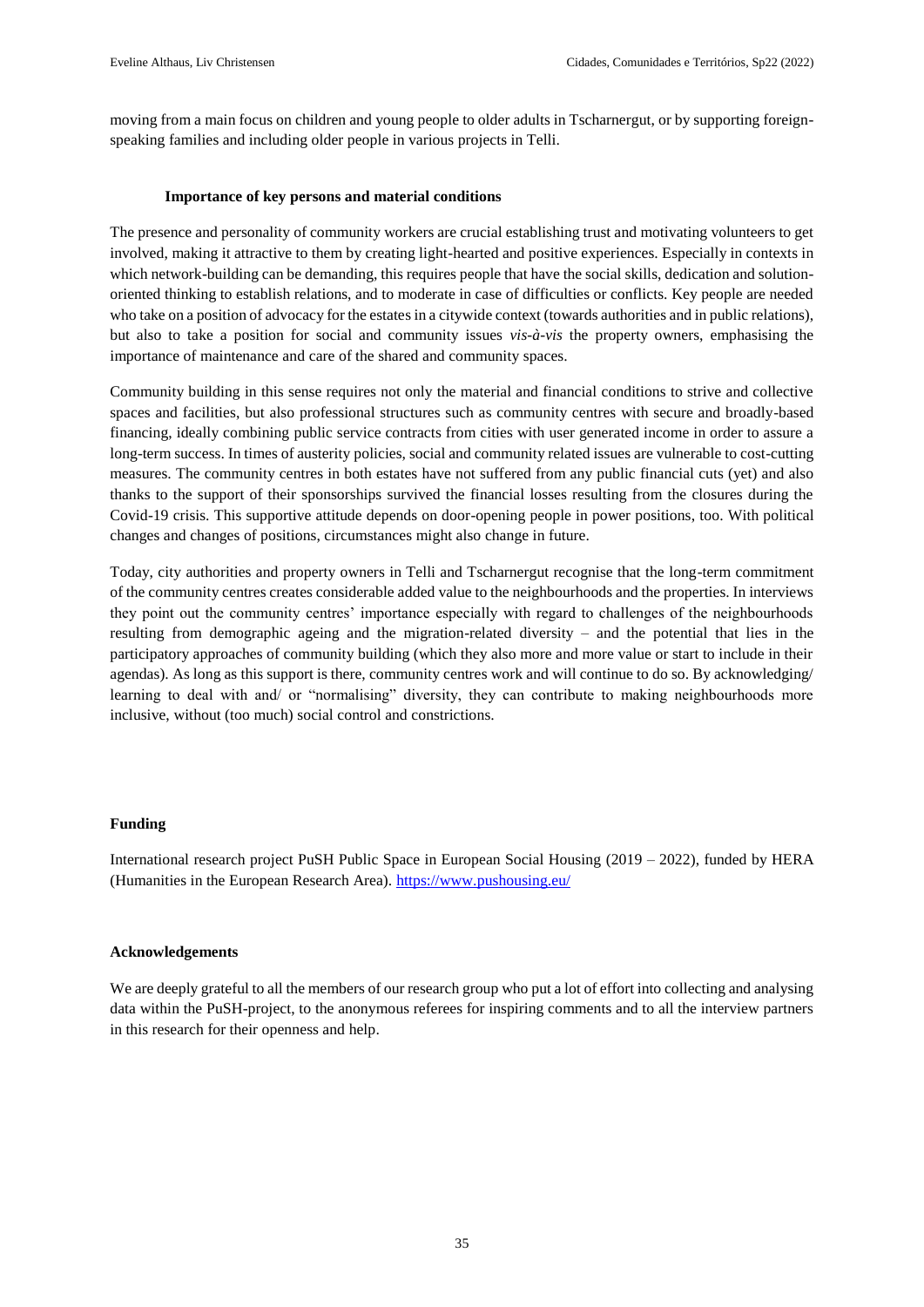## **References**

Althaus, E. (2018). *Sozialraum Hochhaus*. Transcript Verlag.

Althaus, E., Glaser, M. (2015). Legacies of Modernism. House Biographies of Large Post-War Residential Complexes in Switzerland. In Caramellino, G., Zanfi, F (Ed.), *Post-War Middle-Class Housing*. Peter Lang, p. 243-262.

Bäschlin, E. (2004). *Wohnort Grossüberbauung*. Das Tscharnergut in Bern. Benteli.

Bäschlin, E. (1998). Im Tscharnergut zuhause. In Lüthi, C., Meier, B. (Ed.) *Bern – eine Stadt bricht auf*, Haupt, p. 197-217.

Baldwin Hess, D., Tammaru, T., & van Ham, M. (2018). *Housing Estates in Europe: Poverty, Ethnic Segregation and Policy Challenges*. The Urban Book Series.

Besmer, F., & Bischofberger, H. (2012). *37 Jahre Gemeinschaftszentrum Telli. Vom Neubau zum Umbau 2011*. GZ Telli.

BfS Bundesamt für Statistik. (2014). *Bevölkerung*. Panorama. Neuchâtel.

Ciemiega, M. A. (2021). Communitas: Globale Problemlösung oder unmögliche Theorie? *Crisis and Communitas*. <https://crisisandcommunitas.com/?communitas=communitas-globale-problemlosung-oder-unmogliche-theorie>

Corbin, J. M., & Strauss, A. (1990). Grounded theory research: Procedures, canons, and evaluative criteria, in *Qualitative Sociology*. https://doi.org/10.1007/BF0098859[3https://doi.org/10.1007/BF00988593](https://doi.org/10.1007/BF00988593)

Delanty, G. (2018*). Community, in Community*:. 3rd Edition (3rd ed.). https://doi.org/10.4324/9781315158259. <https://doi.org/10.4324/9781315158259>

Foroutan, N. (2019). Die postmigrantische Gesellschaft, transcript, https://doi.org/10.14361/9783839442630

Foroutan, N. (2019*). Die postmigrantische Gesellschaft*, transcript,<https://doi.org/10.14361/9783839442630>

Furter, F., Schoeck-Ritschard, P. (2013). *Göhner wohnen. Wachstumseuphorie und Plattenbau*. hier + jetzt.

Gysi, S;, Dubach, H;, Henz, A. (1988). Das Erbe des Baubooms, in. In M. Bassand, M,A. Henz, A. (Ed.), *Horizon 2000 – Wohnen 2000*. Libraire Polytechnique EPFL, p. 177-–285.

Fuchs, F., Hanak, M. (1998), Die Wohnsiedlung Telli in Aarau. *Aarauer Neujahrsblätter*, p. 131-–160.

Harnack, M., Stollmann, J. (2017). *Identifikationsräume. Potenziale und Qualität großer Wohnsiedlungen*. Universitätsverlag TU Berlin.

Hitz, H., Keil, R., Lehrer, U. (1995). *Capitales Fatales. Urbanisierung und Politik in Finanzmetropolen*. Rotpunktverlag.

Huber, W., Uldry, D. (2009). *Bern baut. Ein Führer zur zeitgenössischen Architektur 1990 - 2010*. Scheidegger & Spiess

IBA (2012), *Leben mit Weitsicht – Großwohnsiedlungen als Chance*. Senatsverwaltung für Stadtentwicklung und Umwelt.

James, P. (2006). *Globalism, nationalism, tribalism: Bringing theory back in*. SAGE Publications.

James, P., Nadarajah, Y., Haive, K., & Stead, V. (2012). *Sustainable Communities, Sustainable Development*. University of Hawaii.